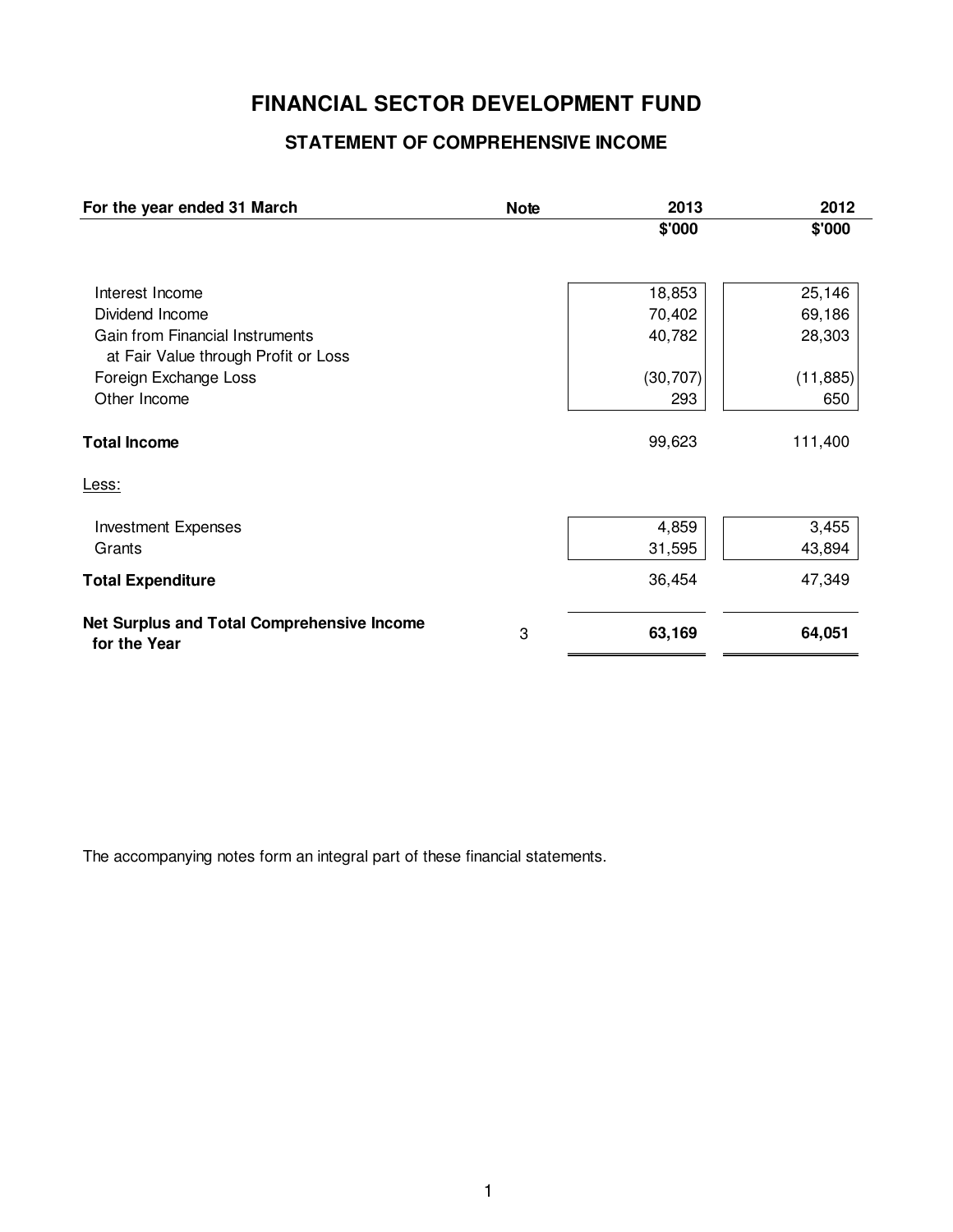# **FINANCIAL SECTOR DEVELOPMENT FUND BALANCE SHEET**

| As at 31 March                        | <b>Note</b> | 2013      | 2012      |
|---------------------------------------|-------------|-----------|-----------|
|                                       |             | \$'000    | \$'000    |
| <b>ACCUMULATED FUND</b>               |             |           |           |
| Capital Account                       |             | 471,635   | 471,635   |
| <b>Accumulated Surplus</b>            |             | 681,934   | 618,765   |
|                                       | 4           | 1,153,569 | 1,090,400 |
| Represented by:                       |             |           |           |
| <b>ASSETS</b>                         |             |           |           |
| <b>Bank Balances and Deposits</b>     | 5           | 241,206   | 286,573   |
| Financial Assets at Fair Value        |             | 952,426   | 838,774   |
| through Profit or Loss                |             |           |           |
| Loans and Receivables                 |             | 21,515    | 29,550    |
|                                       |             | 1,215,147 | 1,154,897 |
| Less:                                 |             |           |           |
| <b>LIABILITIES</b>                    |             |           |           |
| Financial Liabilities at Fair Value   |             | 2,360     | 1,653     |
| through Profit or Loss                |             |           |           |
| <b>Accruals and Other Liabilities</b> |             | 59,218    | 62,844    |
|                                       |             | 61,578    | 64,497    |
| <b>NET ASSETS OF THE FUND</b>         |             | 1,153,569 | 1,090,400 |

The accompanying notes form an integral part of these financial statements.

**THARMAN SHANMUGARATNAM** MINISTER-IN-CHARGE FINANCIAL SECTOR DEVELOPMENT FUND **RAVI MENON** MANAGING DIRECTOR MONETARY AUTHORITY OF SINGAPORE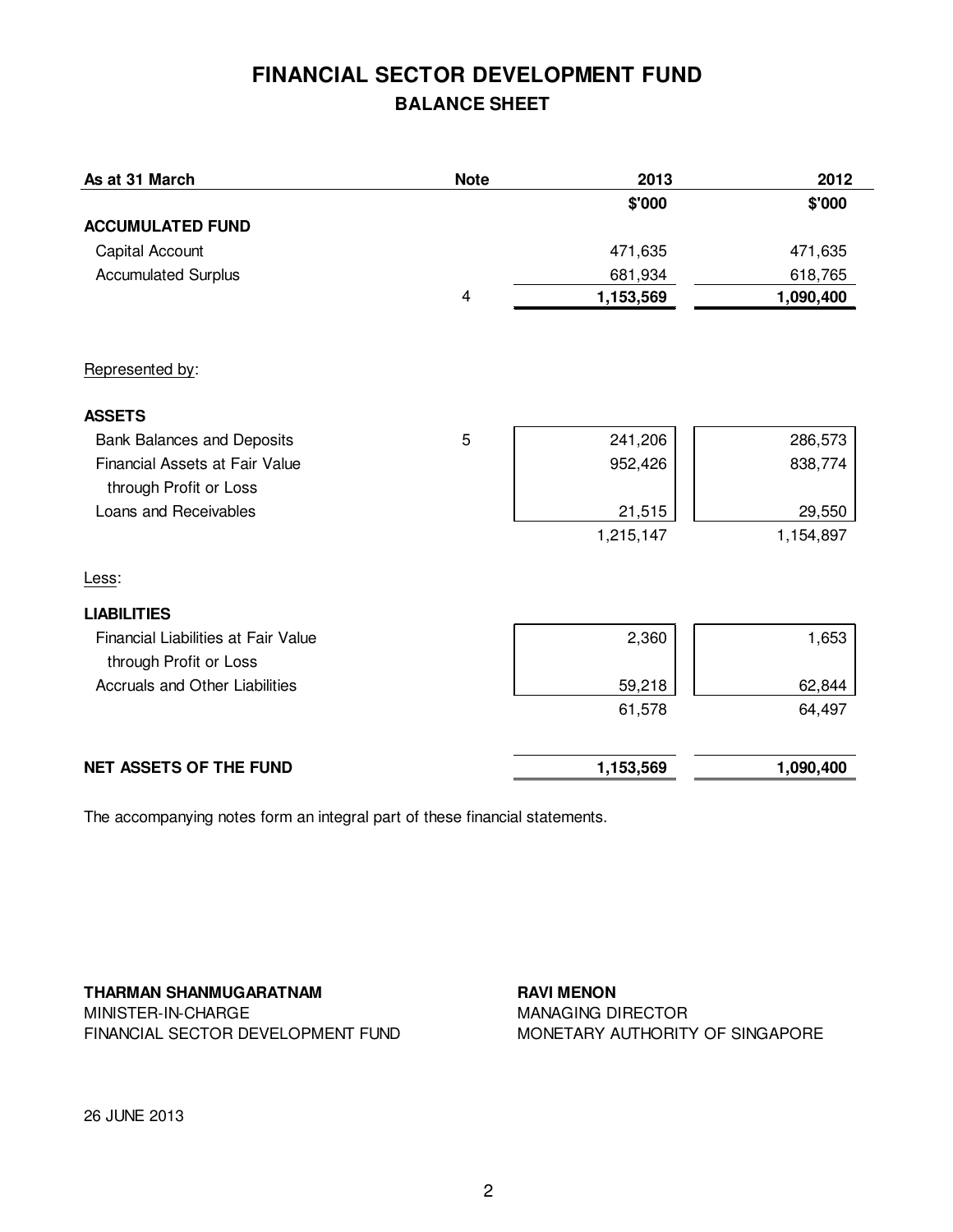# **FINANCIAL SECTOR DEVELOPMENT FUND STATEMENT OF CHANGES IN EQUITY**

|                                         |             | Capital                  | <b>Accumulated</b> |              |
|-----------------------------------------|-------------|--------------------------|--------------------|--------------|
|                                         | <b>Note</b> | <b>Account</b>           | <b>Surplus</b>     | <b>Total</b> |
|                                         |             | \$'000                   | \$'000             | \$'000       |
| Balance as at 1 April 2011              |             | 471,635                  | 554.714            | 1,026,349    |
| Total Comprehensive Income for the Year |             | ۰                        | 64.051             | 64,051       |
| Balance as at 31 March 2012             |             | 471,635                  | 618,765            | 1,090,400    |
| Total Comprehensive Income for the Year |             | $\overline{\phantom{a}}$ | 63,169             | 63,169       |
| Balance as at 31 March 2013             | 4           | 471,635                  | 681,934            | 1,153,569    |

The accompanying notes form an integral part of these financial statements.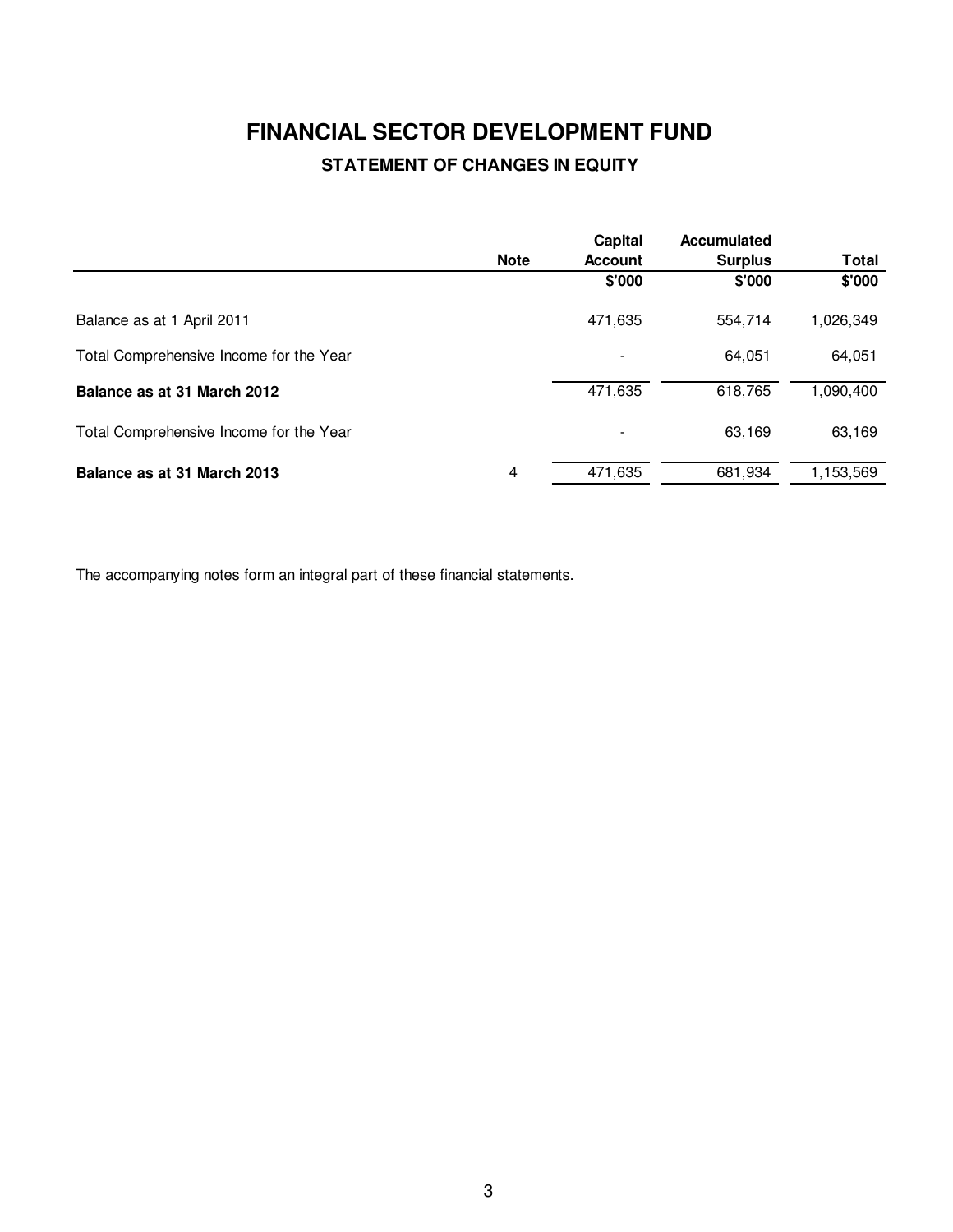## **FINANCIAL SECTOR DEVELOPMENT FUND CASH FLOW STATEMENT**

| For the year ended 31 March                                                                                                                                | <b>Note</b> | 2013                                          | 2012                                          |
|------------------------------------------------------------------------------------------------------------------------------------------------------------|-------------|-----------------------------------------------|-----------------------------------------------|
|                                                                                                                                                            |             | \$'000                                        | \$'000                                        |
| <b>Cash Flows from Operating Activities</b>                                                                                                                |             |                                               |                                               |
| Surplus for the Year                                                                                                                                       |             | 63,169                                        | 64,051                                        |
| Adjustments for:<br>Interest Income<br>Dividend Income<br>Gain from Financial Instruments at Fair Value<br>through Profit or Loss<br>Foreign Exchange Loss |             | (18, 853)<br>(70, 402)<br>(40, 782)<br>30,707 | (25, 146)<br>(69, 186)<br>(28, 303)<br>11,885 |
| <b>Operating Cash Flows before Changes in Working Capital</b>                                                                                              |             | (36, 161)                                     | (46, 699)                                     |
| Decrease / (Increase) in Loans and Receivables                                                                                                             |             | 270                                           | (1,560)                                       |
| Increase / (Decrease) in Accruals and Other Liabilities                                                                                                    |             | 7,216                                         | (13, 149)                                     |
| Dividend Received on Singapore Exchange Limited Shares                                                                                                     |             | 67,498                                        | 67,498                                        |
| Interest Received from Bank Balances and Deposits held in Trust                                                                                            |             | 730                                           | 387                                           |
| <b>Net Cash from Operating Activities</b>                                                                                                                  |             | 39,553                                        | 6,477                                         |
| <b>Cash Flows from Investing Activities</b>                                                                                                                |             |                                               |                                               |
| Net (Increase) / Decrease in Financial Instruments at Fair Value<br>through Profit or Loss                                                                 |             | (104, 528)                                    | 68,393                                        |
| Dividend Received                                                                                                                                          |             | 3,094                                         | 1,397                                         |
| <b>Interest Received</b>                                                                                                                                   |             | 16,933                                        | 27,113                                        |
| Net Cash (used in) / from Investing Activities                                                                                                             |             | (84, 501)                                     | 96,903                                        |
| Net (Decrease) / Increase in Cash and Cash Equivalents                                                                                                     |             | (44, 948)                                     | 103,380                                       |
| Cash and Cash Equivalents as at beginning of the year                                                                                                      |             | 223,713                                       | 120,290                                       |
| Effect of exchange rate changes on cash and cash equivalent                                                                                                |             | 426                                           | 43                                            |
| Cash and Cash Equivalents as at end of the year                                                                                                            | 5           | 179,191                                       | 223,713                                       |

The accompanying notes form an integral part of these financial statements.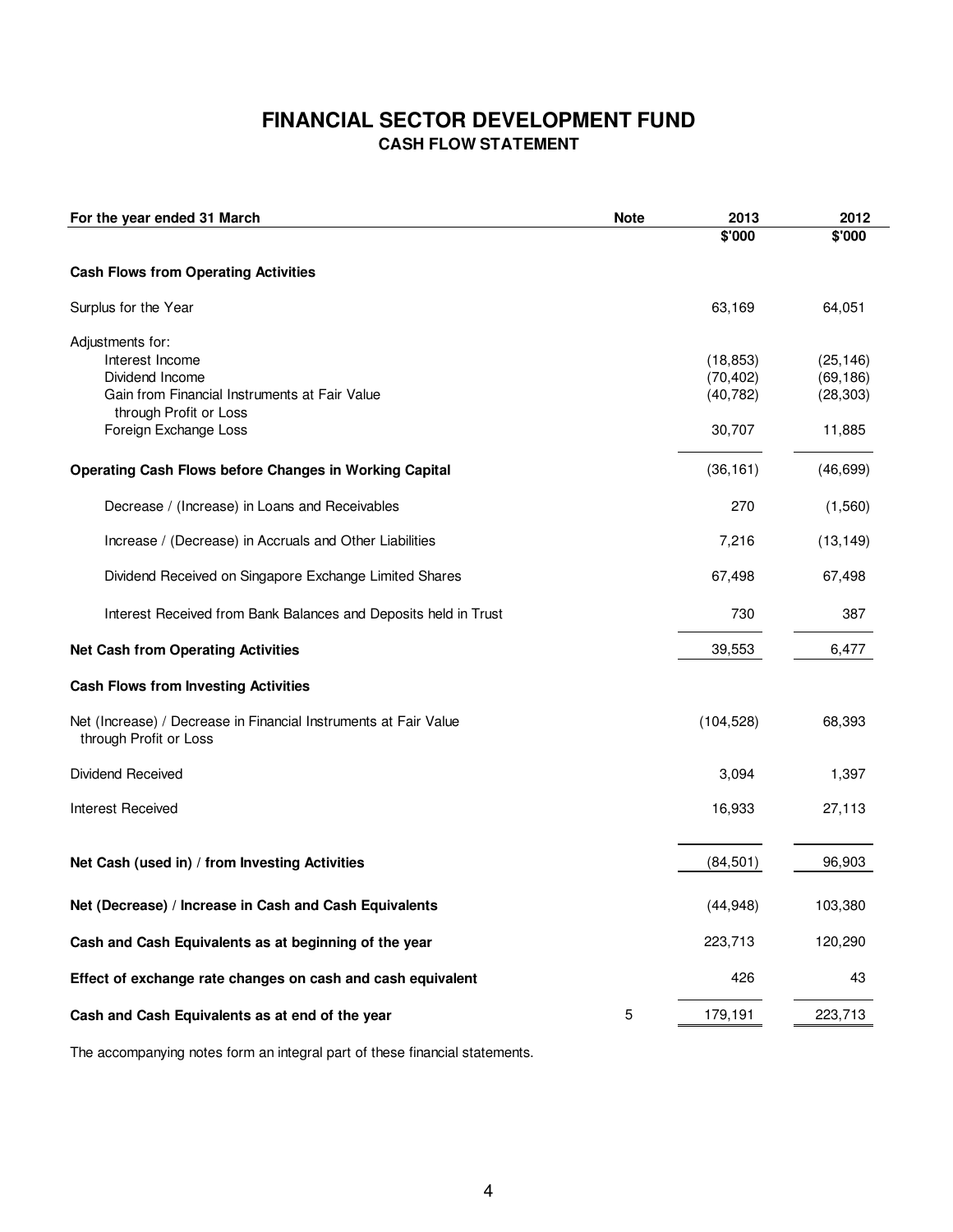# **FINANCIAL SECTOR DEVELOPMENT FUND NOTES TO THE FINANCIAL STATEMENTS FOR THE YEAR ENDED 31 MARCH 2013**

These notes form an integral part of and should be read in conjunction with the accompanying financial statements.

#### **1 GENERAL**

 The Financial Sector Development Fund (hereinafter called the Fund) is established under Section 30A of the Monetary Authority of Singapore Act (Chapter 186, 1999 Revised Edition). It is controlled and administered by the Authority. The Authority provides administrative and accounting support to the Fund. The Fund shall be used for the objects and purposes set out in Section 30B of the Act, namely,

- a) the promotion of Singapore as a financial centre;
- b) the development and upgrading of skills and expertise required by the financial services sector;
- c) the development and support of educational and research institutions, research and development programmes and projects relating to the financial services sector; and
- d) the development of infrastructure to support the financial services sector in Singapore.

The Fund shall be deemed not to be a fund of the Authority for the purposes of any written law.

#### **2 SIGNIFICANT ACCOUNTING POLICIES**

- 2.1 Basis of Preparation
- a) The financial statements have been prepared in accordance with the provisions of the Monetary Authority of Singapore Act (Chapter 186, 1999 Revised Edition) and the Singapore Financial Reporting Standards (FRS) and on an accrual basis.
- b) The following amendments to FRS relevant to the Fund are applicable in the current financial year.

Amendments to FRS 107 Financial Instruments: Disclosures

The amendments require additional disclosures for all transferred financial assets that are not derecognised in their entirety, and those that are derecognised in their entirety but for which the transferor retains continuing involvement existing as at the reporting date, irrespective of when the related transaction occurred. The amendments also clarify the conditions under which an entity is deemed to have transferred a financial asset.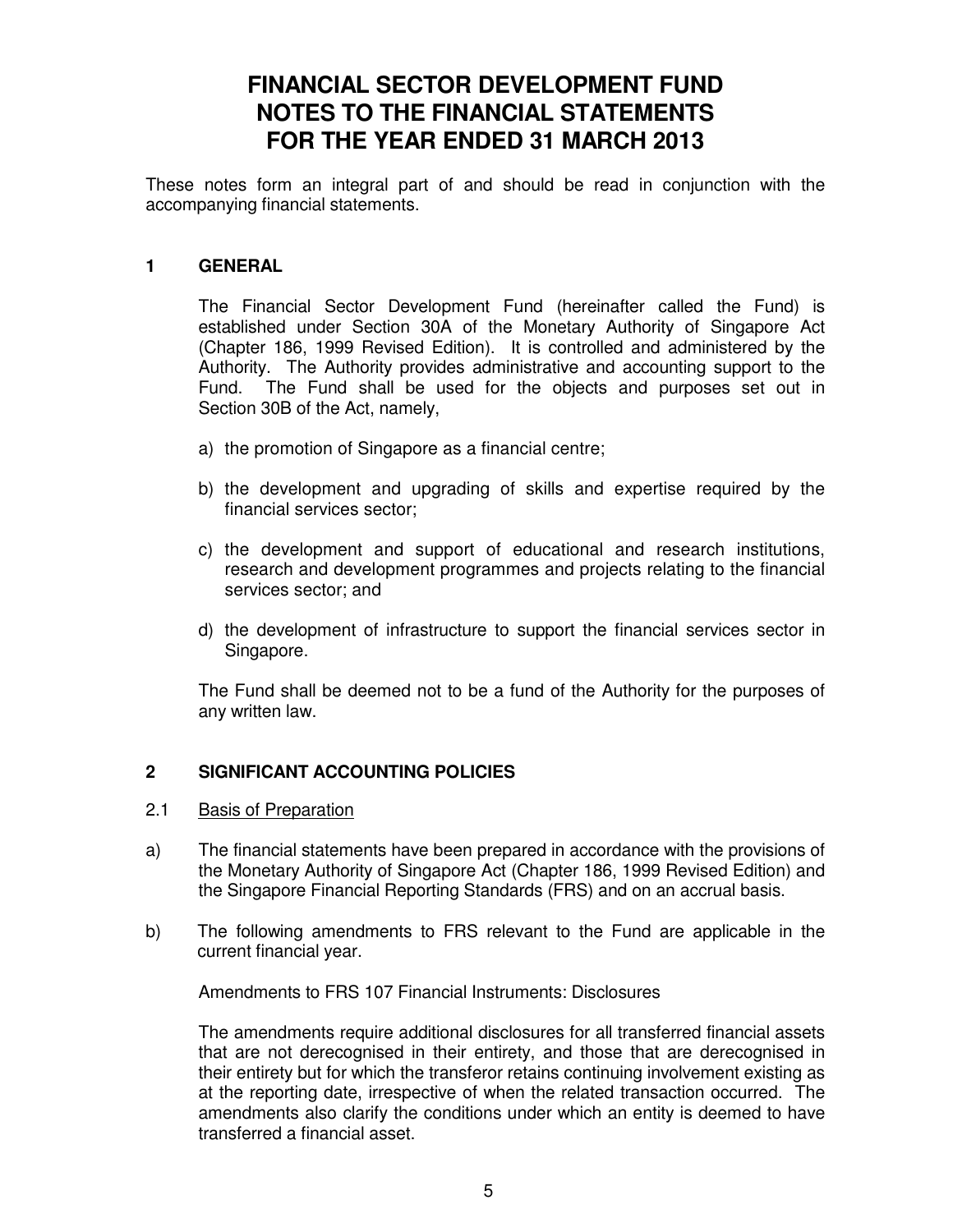The amendments to FRS 107 do not have any material impact on the Fund's financial statements.

- c) The preparation of financial statements in conformity with FRS requires management to exercise its judgement in the process of applying the Fund's accounting policies. It also requires the use of accounting estimates and assumptions that affect the reported amounts of assets and liabilities and disclosure of contingent assets and liabilities at the date of the financial statements, and the reported amounts of income and expenditure during the financial year. Although these estimates are based on management's best knowledge of current events and actions, actual results may ultimately differ from these estimates.
- d) The financial statements are presented in Singapore dollars, the Fund's functional currency, and rounded to the nearest thousand, unless otherwise stated.
- 2.2 Income Recognition
- a) Interest income

 Interest income is recognised on a time-proportionate basis using the effective interest method. The effective interest rate is the rate that discounts estimated future cash payments or receipts through the expected life of the financial instrument or, where appropriate, a shorter period to the net carrying amount.

b) Dividend income

Dividend income is recognised when the right to receive payment is established.

- 2.3 Financial Assets
- a) Classification

The Fund's investments in financial assets are classified as financial assets at fair value through profit or loss and loans and receivables.

- i) Financial assets at fair value through profit or loss are financial derivatives or financial assets other than loans and receivables, designated by management as such on initial recognition as it results in more relevant information, because they are managed and their performance evaluated on a fair value basis, in accordance with a documented risk management or investment strategy, and information is provided internally on that basis to management and the Investment Working Committee. They include fixed income securities, equities and commodities. Financial derivatives are used to manage exposures to foreign exchange and interest rate risks arising from investment activities and can be used for trading.
- ii) Loans and receivables are non-derivative financial assets with fixed or determinable payments that are not quoted in an active market.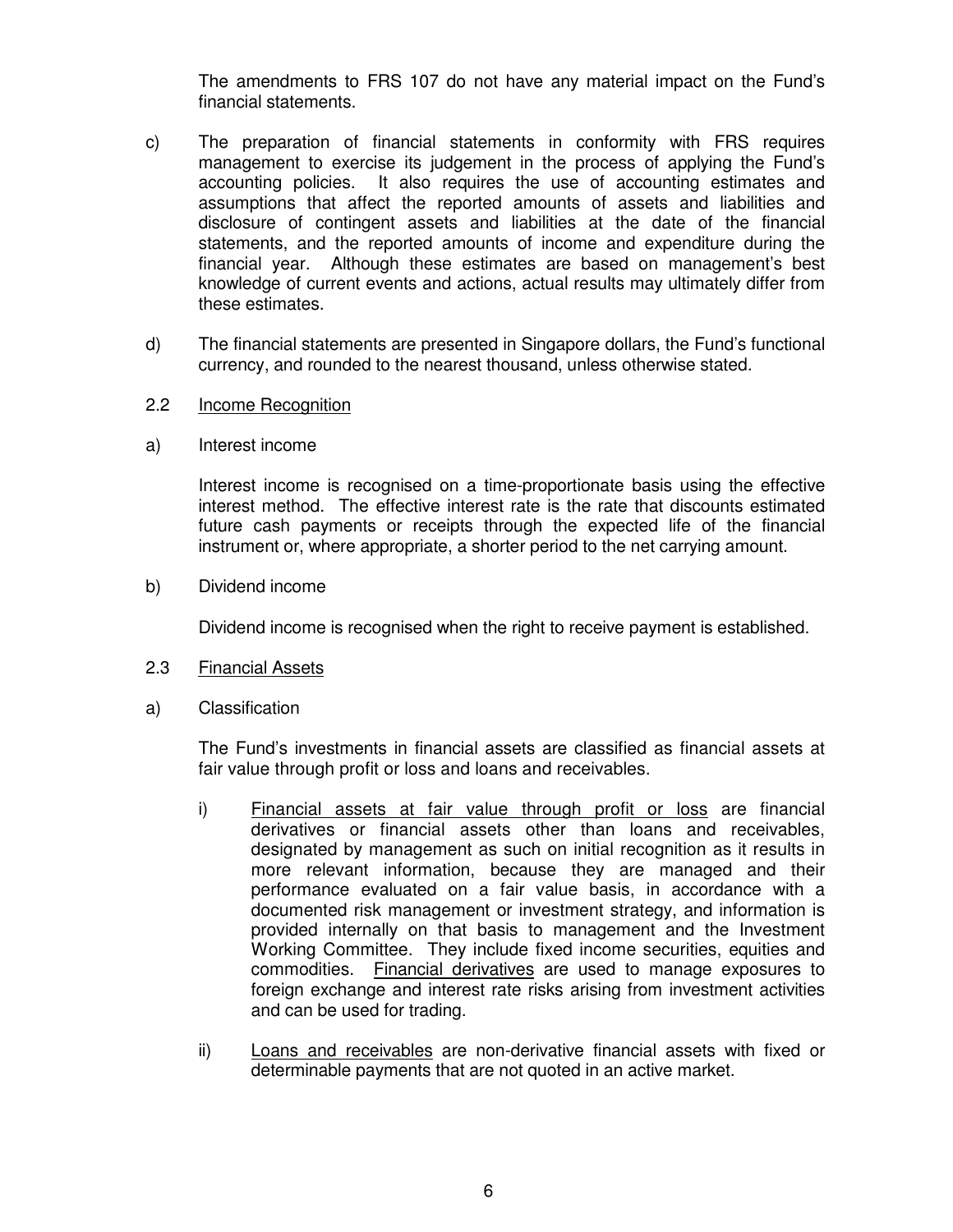#### b) Recognition and Derecognition

Purchases and sales of investments are recognised on the date when the Fund commits to purchase or sell the asset. Investments are derecognised when the rights to receive cash flows from the financial assets have expired or have been transferred and the Fund has transferred substantially all risks and rewards of ownership.

#### c) Initial and Subsequent Measurements

Financial assets at fair value through profit or loss and financial derivatives are initially recognised and subsequently measured at fair value with changes in fair value and profit/loss on disposal included in the statement of comprehensive income in the period in which they arise. Transaction costs for financial assets at fair value through profit and loss are recognised as expenses on the transaction dates. Loans and receivables are carried at amortised cost and approximate their fair values.

#### d) Impairment

The Fund assesses at each balance sheet date whether there is objective evidence that an impairment loss on loans and receivables has been incurred. The amount of the loss is measured as the difference between the asset's carrying amount and the present value of estimated future cash flows discounted at the financial asset's original effective interest rate. Impairment losses, if any, are recognised in the statement of comprehensive income for the period.

 Reversal of impairment losses recognised in prior years is recorded when there is an indication that the impairment losses recognised for loans and receivables no longer exist or have decreased. The reversal, if any, is recognised in the statement of comprehensive income. However, the increase in the carrying amount of loans and receivables due to a reversal of an impairment is recognised to the extent that it does not exceed the carrying amount that would have been determined (net of amortisation) had no impairment losses been recognised for the loans and receivables in prior years.

#### 2.4 Financial Liabilities

The Fund classifies its financial liabilities in the following categories: (a) financial derivatives; and (b) accruals and other liabilities. Financial derivatives - liabilities, classified as fair value through profit or loss, are carried at fair value, with changes in fair value recognised in fair value gain/loss through profit or loss in the statement of comprehensive income. Accruals and other liabilities are carried at amortised cost using the effective interest method.

A financial liability is derecognised from the balance sheet when the obligation specified in the contract is discharged, cancelled or expired.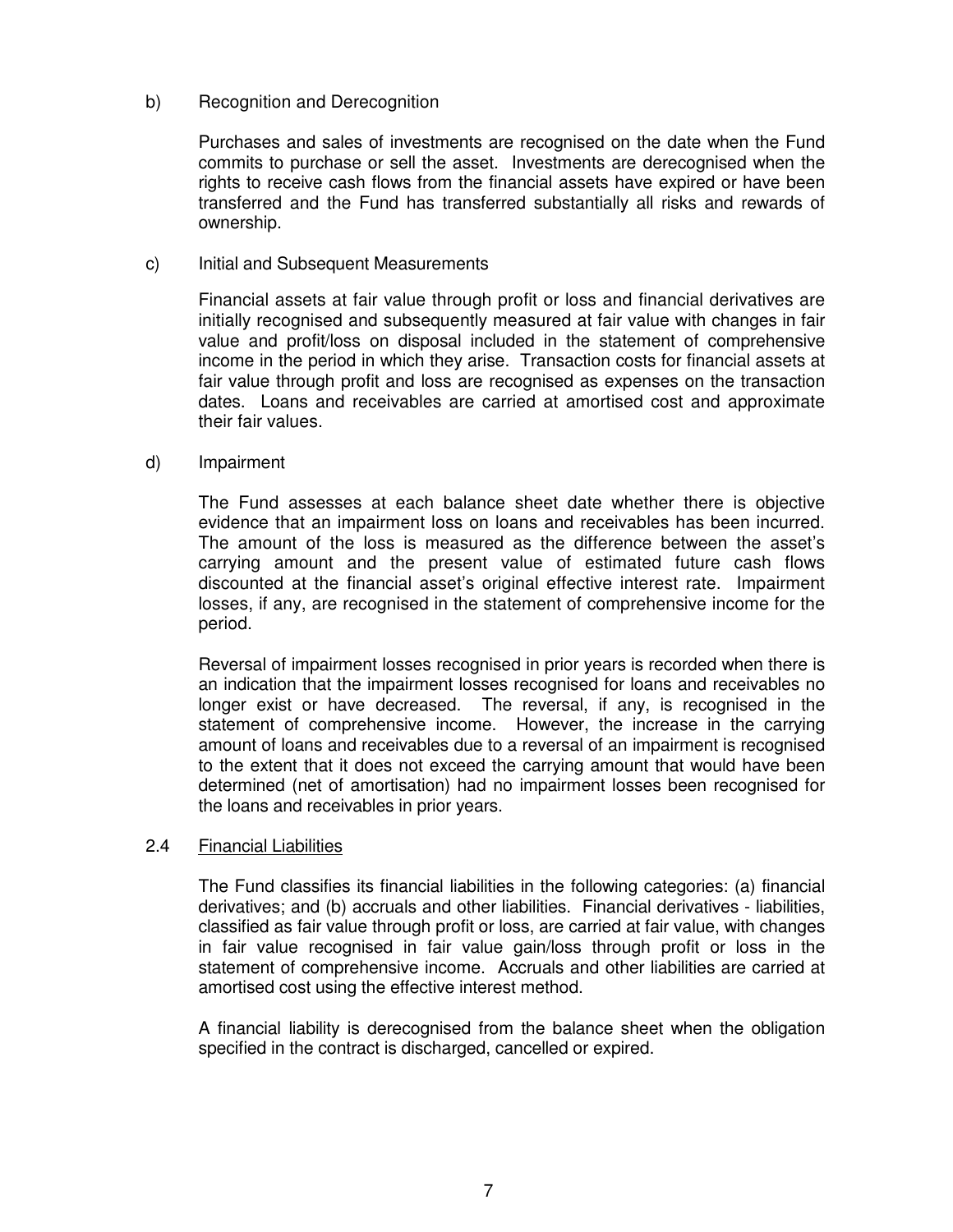#### 2.5 Offsetting

Financial assets and liabilities are set off and the net amount presented in the balance sheet when, and only when, there is a legally enforceable right to set off the amounts and an intention to settle on a net basis or realise the asset and settle the liability simultaneously. Income and expenses are presented on a net basis only when permitted by the accounting standards.

#### 2.6 Foreign Currency Translation

Transactions in a foreign currency are measured using the exchange rate prevailing at the date of the transaction. Foreign exchange gain/loss resulting from the settlement of such transactions and the translation of assets and liabilities denominated in foreign currencies, into Singapore dollars, at the exchange rate prevailing at the balance sheet date, are recognised in the statement of comprehensive income.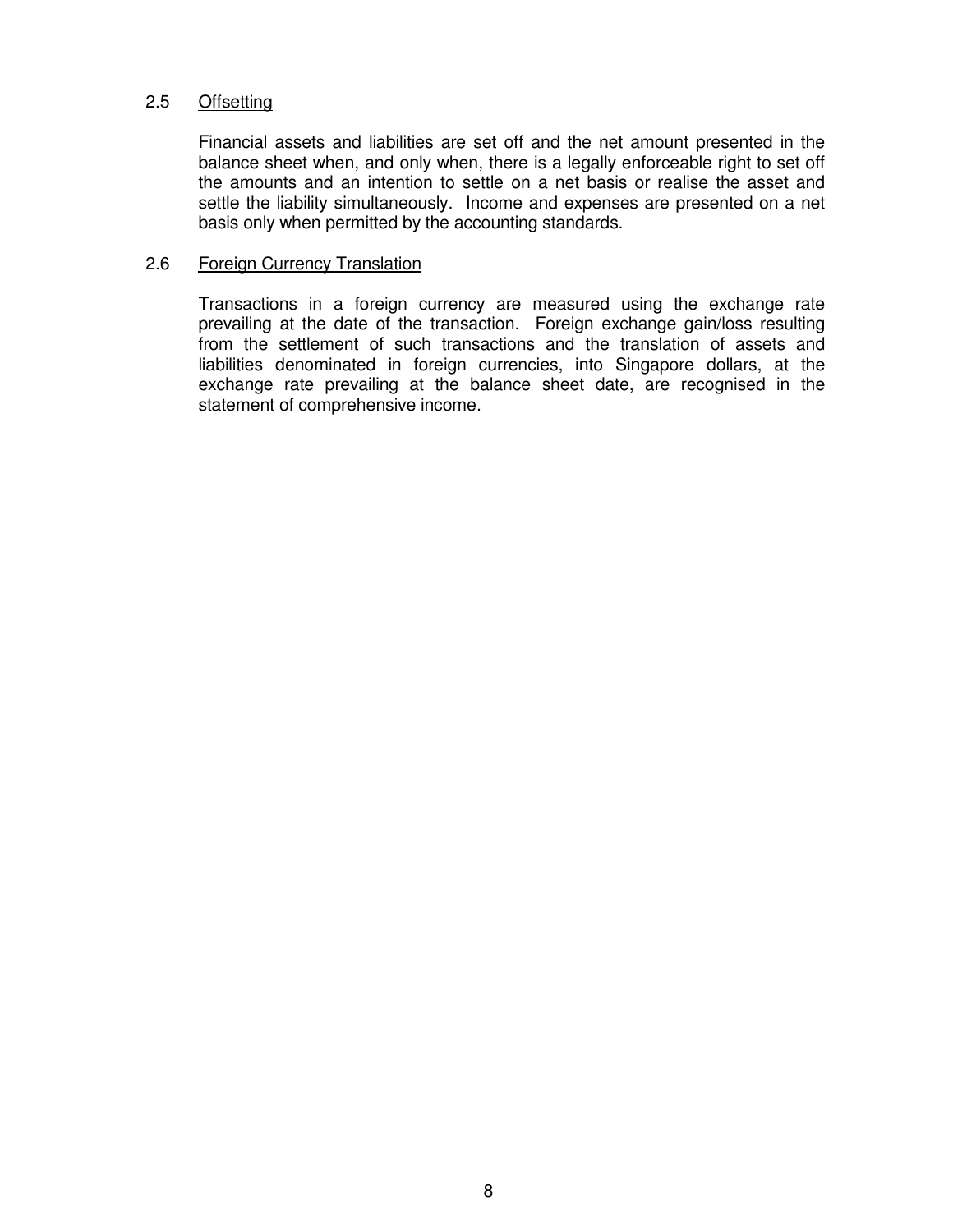# **3 INCOME AND EXPENDITURE FROM FINANCIAL ASSETS AND LIABILITIES**

|      |                                                                                   | 2013      | 2012           |
|------|-----------------------------------------------------------------------------------|-----------|----------------|
|      |                                                                                   | \$'000    | \$'000         |
| 3.1  | Net Income/(Loss) from                                                            |           |                |
| i)   | Financial Assets at Fair Value through Profit or Loss                             |           |                |
|      | Held for Trading - Financial Derivatives                                          | 17,792    | 21,130         |
|      | Financial Assets Designated as Fair Value                                         | 11,621    | 19,015         |
|      | through Profit or Loss at Initial Recognition                                     |           |                |
| ii)  | <b>Loans and Receivables</b>                                                      | (865)     | 3,162          |
|      |                                                                                   |           |                |
| iii) | <b>Accruals and Other Liabilities</b>                                             | (1,501)   | (3,678)        |
| iv)  | <b>Singapore Exchange Limited Shares held</b>                                     | 67,498    | 67,498         |
|      |                                                                                   | 94,545    | 107,127        |
| 3.2  | Interest Income from Financial Assets not at Fair Value<br>through Profit or Loss |           |                |
| i)   | <b>Bank Balances and Deposits</b>                                                 | 853       | 721            |
| ii)  | <b>Loans and Receivables</b>                                                      | 19        | $\overline{c}$ |
|      |                                                                                   | 872       | 723            |
|      | <b>Total Net Income from Financial Assets and Liabilities</b>                     | 95,417    | 107,850        |
| 3.3  | <b>Grants</b>                                                                     | (31, 595) | (43, 894)      |
| 3.4  | <b>Other Net (Loss)/Income</b>                                                    | (653)     | 95             |
|      | Total Comprehensive Income for the Year                                           | 63,169    | 64,051         |
|      |                                                                                   |           |                |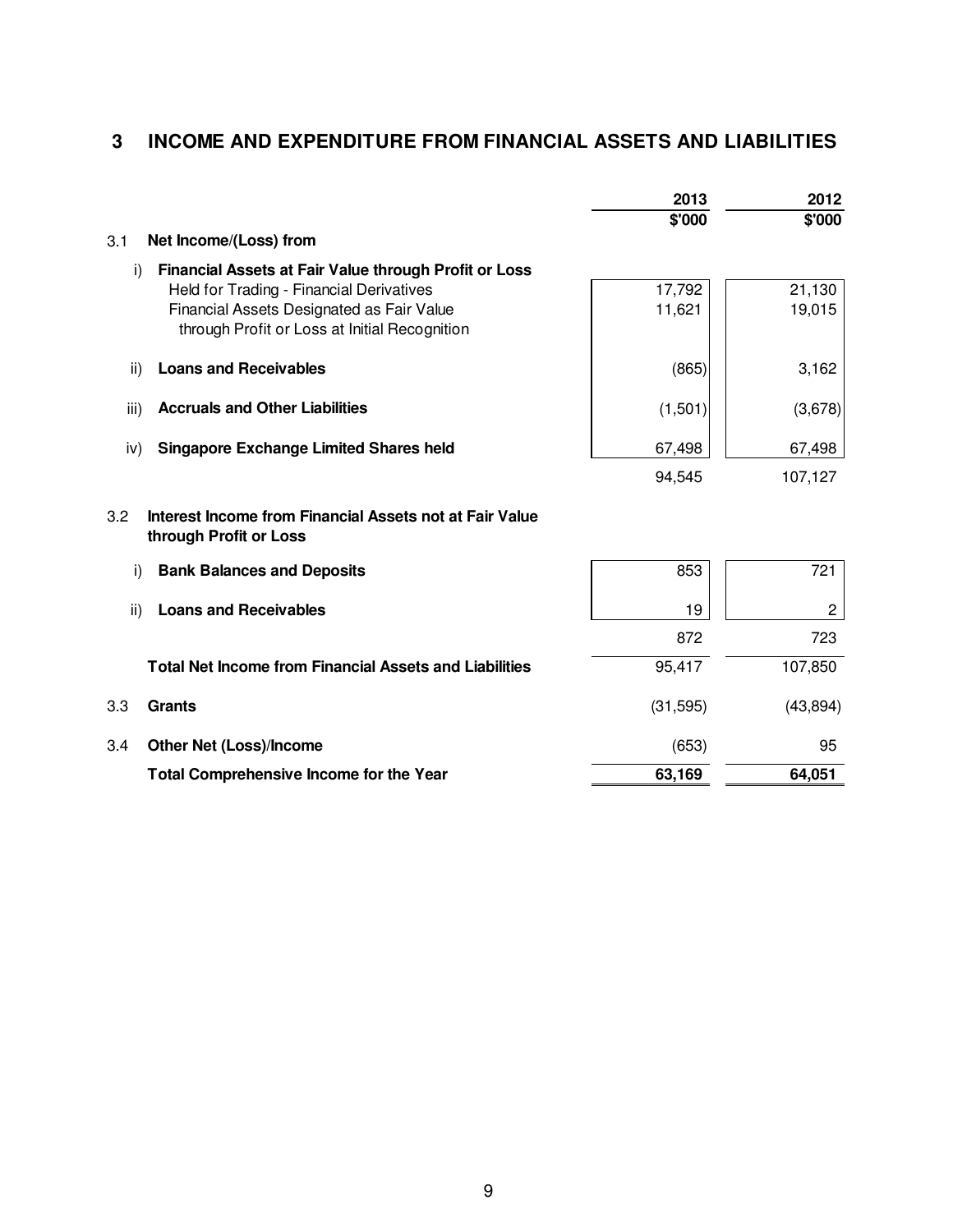#### **4 CAPITAL AND ACCUMULATED SURPLUS**

4.1 The capital and accumulated surplus of the Fund comprise:

|                                 | <u>2013</u><br>\$'000 | 2012<br>\$'000 |
|---------------------------------|-----------------------|----------------|
| Capital Account                 | 471.635               | 471.635        |
| <b>Accumulated Surplus</b>      | 681,934               | 618,765        |
| Accumulated Fund as at 31 March | 1,153,569             | 1,090,400      |

- 4.2 The Fund's Capital Account consists of the net sale proceeds of the Singapore Exchange Limited's (SGX) shares, in accordance with Section 30A (2) of the Monetary Authority of Singapore Act (Chapter 186, 1999 Revised Edition).
- 4.3 As at 31 March 2013, SEL Holdings Pte Ltd (SEL) holds 249,991,184 SGX shares for the benefit of the Fund as stipulated under Section 11(2) of the Exchanges (Demutualisation and Merger) Act (Chapter 99B, 2000 Revised Edition). These SGX shares held have a market valuation of \$1.9 billion as at 31 March 2013 (31 March 2012: \$1.7 billion). In the event of a sale, net sale proceeds of these shares (after deducting expenses allowed under Section 10(1) and the par value of those shares) shall be paid by SEL into the Fund under Section 10(2) of the Exchanges (Demutualisation and Merger) Act (Chapter 99B, 2000 Revised Edition).
- 4.4 The Fund's capital management policy is to preserve the capital value of the Fund in line with inflation, whilst taking into consideration, the Fund's desired return and risk tolerance, so that income from the investment of moneys in the Fund can be applied to the objects and expenditure of the Fund and meet all of its commitments under Section 30B of the Monetary Authority of Singapore Act (Chapter 186, 1999 Revised Edition).
- 4.5 The capital management process includes periodic reviews of the adequacy of the Fund's capital and grant commitments, in relation to all material risks, commensurate with the desired returns. Regular updates are provided to the Fund's Investment Working Committee, Advisory Committee and the Minister-in-Charge.

### **5 BANK BALANCES AND DEPOSITS**

5.1 These comprise the following:

|                                                                                                                        | Note | 2013<br>\$'000    | 2012<br>\$'000    |
|------------------------------------------------------------------------------------------------------------------------|------|-------------------|-------------------|
| Cash and Cash Equivalents<br>Bank Balances and Deposits held<br>by Singapore Exchange Limited<br>in trust for the Fund | 5.2  | 179,191<br>62,015 | 223,713<br>62,860 |
|                                                                                                                        |      | 241,206           | 286,573           |
|                                                                                                                        |      |                   |                   |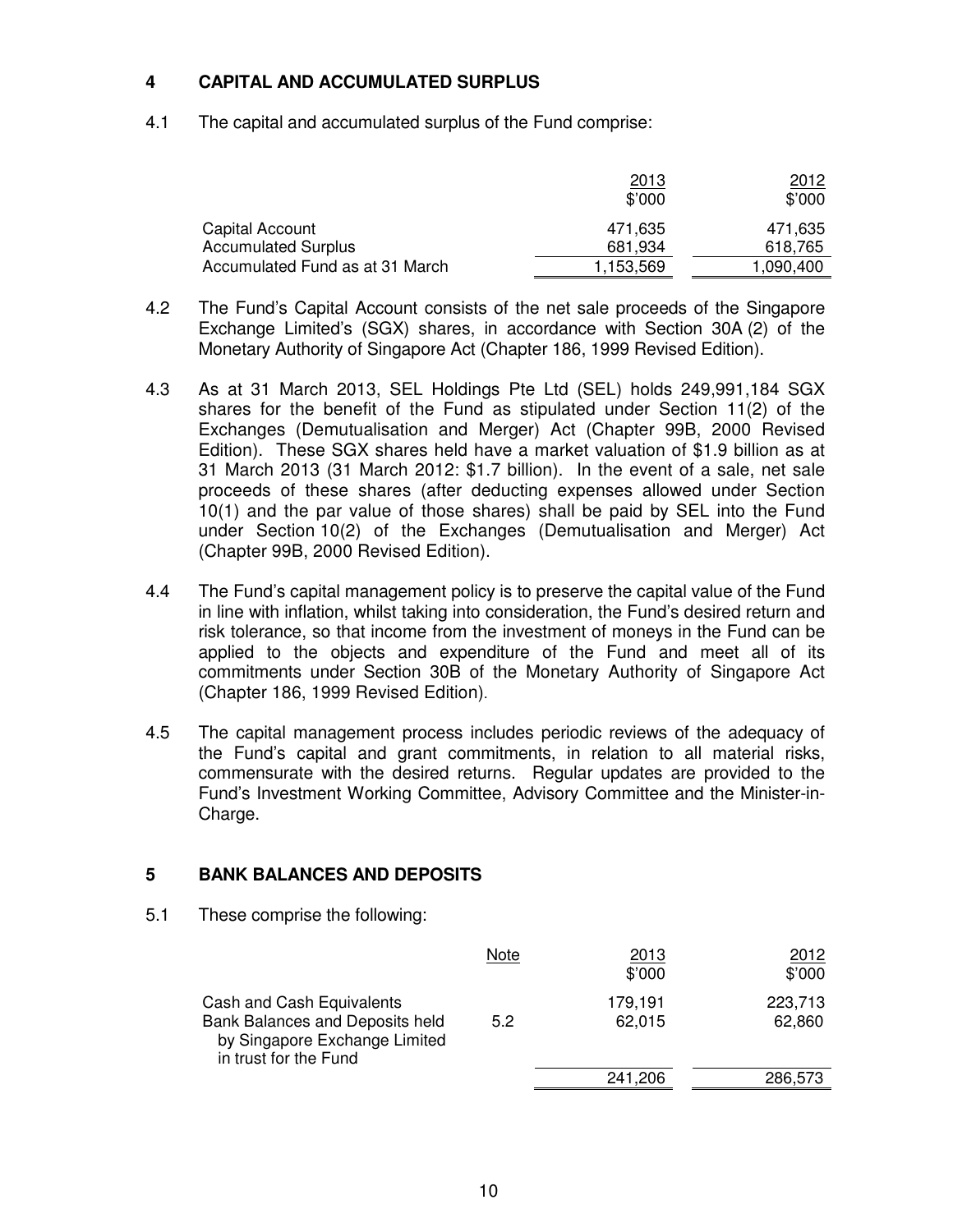5.2 Included in bank balances and deposits of \$241.2 million as at 31 March 2013 is US\$50.0 million (\$62.0 million) (31 March 2012: \$62.9 million) held by Singapore Exchange Ltd, in trust for a Fund-supported market infrastructure project. The Fund reserves the right, to vary or change the amount for the project or withdraw any part of or the entire amount for this project, and recover in full, or part, any moneys disbursed if specified terms and conditions, including satisfying the project's key performance indicators, are not met or upon the occurrence of specified events.

#### **6 FINANCIAL RISK MANAGEMENT**

- 6.1 Two committees, the Advisory Committee and Investment Working Committee which include members from the financial industry, advise on the usage and administration of the Fund, and manage its investments and risk management strategies respectively.
- 6.2 The Fund's investments are mainly in financial instruments, which are exposed to various specific risks outlined below. These risks are managed by establishing specific controls at the aggregate and individual portfolio levels, through diversification and regular monitoring.

#### 6.3 Market Risk

 Market risk is the risk that the fair value or future cash flows of a financial instrument will fluctuate because of changes in market prices and includes currency, interest rate, equity, commodity and other price risks.

Market risks are managed through the diversification of the Fund's investments across various asset classes, countries, regions and sectors.

The Fund is managed by external fund managers, who assess the macroeconomic outlook and market developments in formulating investment strategies.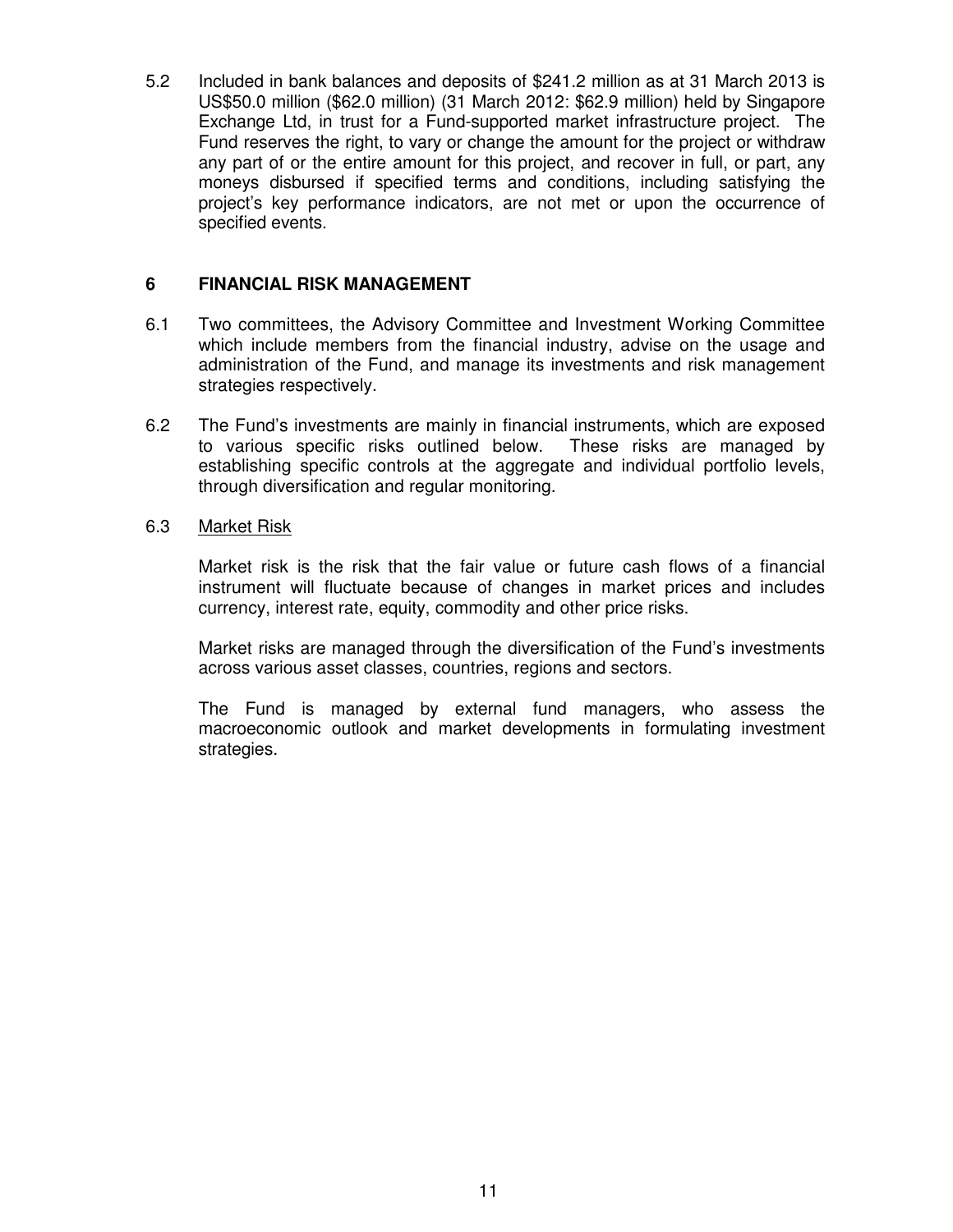6.3a) Currency Risk<br>Currency risk is the risk of loss from foreign assets and liabilities due to changes in foreign exchange rates. The carrying amounts of the Fund's assets and liabilities are<br>denominated in the following

| As at 31 March                                                                                                              |                      |                                    |                                 |                          |                      |                      |                   | 2013               |
|-----------------------------------------------------------------------------------------------------------------------------|----------------------|------------------------------------|---------------------------------|--------------------------|----------------------|----------------------|-------------------|--------------------|
|                                                                                                                             | <b>SGD</b>           | <b>USD</b>                         | <b>EUR</b>                      | <b>JPY</b>               | <b>GBP</b>           | BRL                  | <b>Others</b>     | Total              |
| <b>ASSETS</b>                                                                                                               | \$'000               | \$'000                             | \$'000                          | \$'000                   | \$'000               | \$'000               | \$'000            | \$'000             |
| <b>Bank Balances and Deposits</b>                                                                                           | 146,481              | 89,480                             | 736                             | 84                       | 620                  | 516                  | 3,289             | 241,206            |
| <b>Financial Assets (pledged as</b><br>collateral for financial<br>derivatives)                                             |                      |                                    |                                 |                          |                      |                      |                   |                    |
| <b>Fixed Income Securities</b>                                                                                              |                      | 1,241                              |                                 |                          |                      |                      |                   | 1,241              |
| <b>Financial Assets at Fair Value</b>                                                                                       |                      |                                    |                                 |                          |                      |                      |                   |                    |
| through Profit or Loss<br><b>Financial Derivatives</b>                                                                      | 364,270              | (168, 214)                         | (95, 330)                       | (19, 177)                | (30, 448)            |                      | (46, 384)         | 4,717              |
| Receivable<br><b>Fixed Income Securities</b>                                                                                | 120,366              | 302,095                            | 94,980                          | 17,352                   | 22,633               | 19,377               | 213,715           | 790,518            |
| Equities                                                                                                                    |                      | 47,027                             |                                 |                          | 3,317                | 28,862               | 76,744            | 155.950            |
| <b>Loans and Receivables</b>                                                                                                | 484,636              | 180,908                            | (350)                           | (1,825)                  | (4, 498)             | 48,239               | 244,075           | 951,185            |
| <b>Other Receivables</b><br>Receivables from SEL<br>Holdings Pte Ltd                                                        | 4,375<br>2,500       | 2,960                              | 5,367                           | 49<br>٠                  | 319                  | 126                  | 5,819             | 19,015<br>2,500    |
|                                                                                                                             | 6,875                | 2,960                              | 5,367                           | 49                       | 319                  | 126                  | 5,819             | 21,515             |
| <b>TOTAL ASSETS</b>                                                                                                         | 637,992              | 274,589                            | 5,753                           | (1,692)                  | (3, 559)             | 48,881               | 253,183           | 1,215,147          |
| <b>LIABILITIES</b><br><b>Financial Liabilities at Fair Value</b><br>through Profit or Loss<br>Financial Derivatives Payable | (6,990)              | 9,088                              | (146)                           | (1,483)                  | 12,652               | (6,707)              | (4,054)           | 2,360              |
| <b>Accruals and Other Liabilities</b>                                                                                       |                      |                                    |                                 |                          |                      |                      |                   |                    |
| Accounts Payable - Grants<br>Other Payables                                                                                 | 43,873<br>3,611      | 5,232                              | 5,412                           | $\sim$                   | $\sim$<br>(75)       | ÷,                   | 1,165             | 43,873<br>15,345   |
|                                                                                                                             | 47,484               | 5,232                              | 5,412                           |                          | (75)                 |                      | 1,165             | 59,218             |
| <b>TOTAL LIABILITIES</b>                                                                                                    | 40,494               | 14,320                             | 5,266                           | (1, 483)                 | 12,577               | (6,707)              | (2,889)           | 61,578             |
| <b>NET ASSETS</b>                                                                                                           | 597,498              | 260,269                            | 487                             | (209)                    | (16, 136)            | 55,588               | 256,072           | 1,153,569          |
| As at 31 March                                                                                                              |                      |                                    |                                 |                          |                      |                      |                   | 2012               |
|                                                                                                                             | <b>SGD</b><br>\$'000 | <b>USD</b><br>\$'000               | <b>EUR</b><br>\$'000            | <b>JPY</b><br>\$'000     | <b>GBP</b><br>\$'000 | <b>BRL</b><br>\$'000 | Others<br>\$'000  | Total<br>\$'000    |
| <b>ASSETS</b><br><b>Bank Balances and Deposits</b>                                                                          | 169,325              | 112,335                            | 929                             | 114                      | 538                  | 1,564                | 1,768             | 286,573            |
| <b>Financial Assets (pledged as</b><br>collateral for financial                                                             |                      |                                    |                                 |                          |                      |                      |                   |                    |
| derivatives)<br><b>Fixed Income Securities</b>                                                                              |                      | 1,509                              |                                 |                          |                      |                      |                   | 1,509              |
| <b>Financial Assets at Fair Value</b><br>through Profit or Loss                                                             |                      |                                    |                                 |                          |                      |                      |                   |                    |
| <b>Financial Derivatives</b><br>Receivable                                                                                  | 52,709               | (32, 714)                          | (14, 235)                       | (960)                    | (241)                |                      | (1,380)           | 3,179              |
| <b>Fixed Income Securities</b><br>Equities                                                                                  | 125,004              | 222,457<br>37,279                  | 57,700                          | 39,744                   | 23,590<br>3,711      | 20,859<br>31,840     | 189,963<br>81,939 | 679,317<br>154,769 |
| <b>Loans and Receivables</b>                                                                                                | 177,713              | 227,022                            | 43,465                          | 38,784                   | 27,060               | 52,699               | 270,522           | 837,265            |
| Other receivables<br>Receivables from SEL<br>Holdings Pte Ltd                                                               | 6,064<br>2,500       | 12,750                             | 1,337                           | 84                       | 217                  | 62                   | 6,536             | 27,050<br>2,500    |
|                                                                                                                             | 8,564                | 12,750                             | 1,337                           | 84                       | 217                  | 62                   | 6,536             | 29,550             |
| <b>TOTAL ASSETS</b>                                                                                                         | 355,602              | 353,616                            | 45,731                          | 38,982                   | 27,815               | 54,325               | 278,826           | 1,154,897          |
| <b>LIABILITIES</b><br><b>Financial Liabilities at Fair Value</b><br>through Profit or Loss<br>Financial Derivatives Payable | (253, 642)           | 99,200                             | 53,922                          | 41,368                   | 23,925               | (5, 148)             | 42,028            | 1,653              |
| <b>Accruals and Other Liabilities</b>                                                                                       |                      |                                    |                                 |                          |                      |                      |                   |                    |
| Accounts Payable - Grants<br>Other Payables                                                                                 | 36,679<br>26,135     | $\overline{\phantom{a}}$<br>14,309 | $\overline{\phantom{a}}$<br>622 | $\overline{\phantom{a}}$ |                      | 1,528                | (16, 429)         | 36,679<br>26,165   |
|                                                                                                                             | 62,814               | 14,309                             | 622                             |                          |                      | 1,528                | (16, 429)         | 62,844             |
| <b>TOTAL LIABILITIES</b>                                                                                                    | (190, 828)           | 113,509                            | 54,544                          | 41,368                   | 23,925               | (3,620)              | 25,599            | 64,497             |
| <b>NET ASSETS</b>                                                                                                           | 546,430              | 240,107                            | (8, 813)                        | (2, 386)                 | 3,890                | 57,945               | 253,227           | 1,090,400          |

The carrying amounts of loans and receivables and accruals and other liabilities approximate their fair value.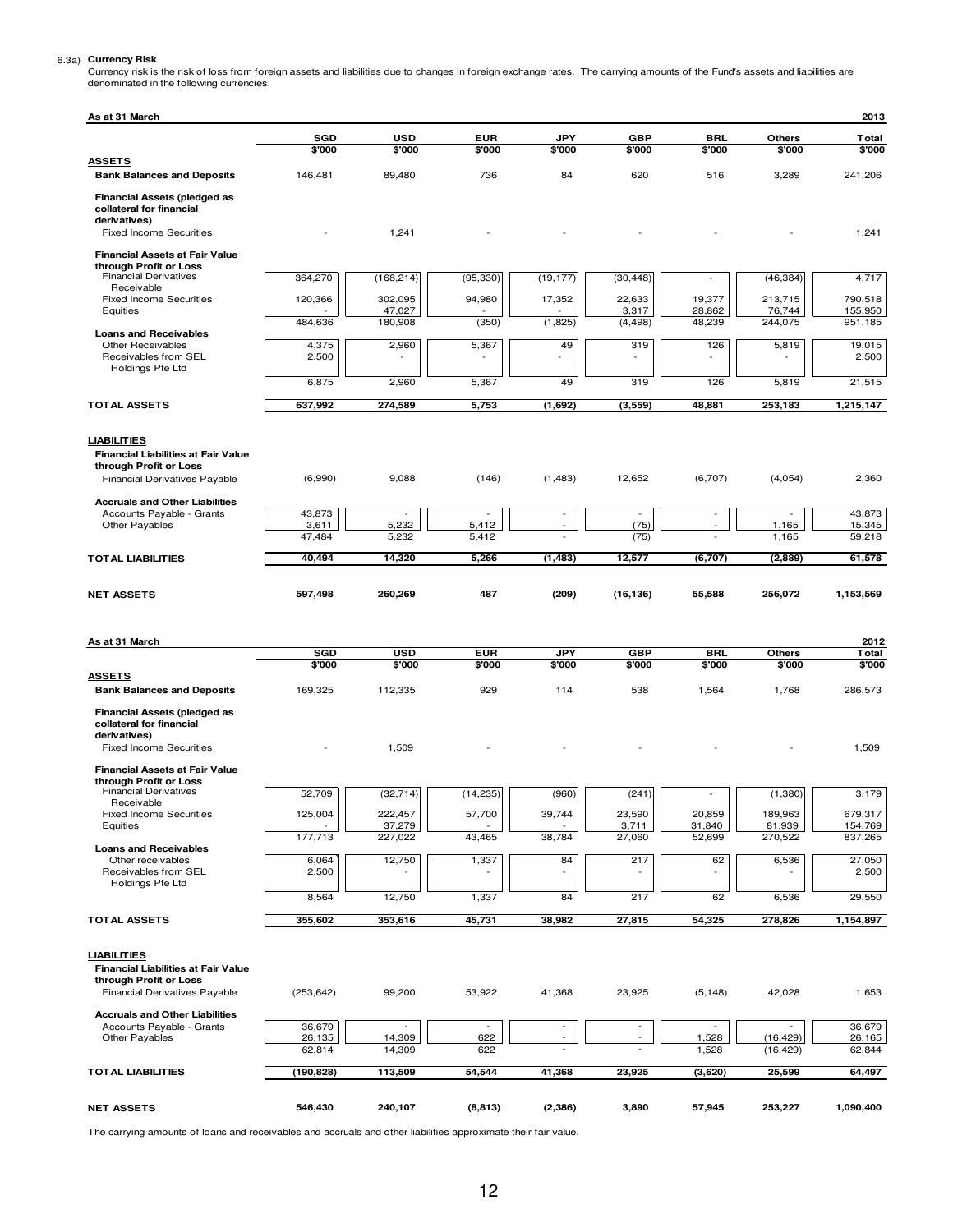6.3b) Interest Rate Risk<br>Interest rate risk is the risk of loss from a financial instrument due to changes in market interest rates. The Fund manages interest rate risks by setting duration limits on its investments. The t

| As at 31 March                                                                                                           | <b>Non-Interest Bearing</b> |                               |                                   | Earlier of Repricing/Contractual Maturity Date                |                          | 2013<br>Total      |
|--------------------------------------------------------------------------------------------------------------------------|-----------------------------|-------------------------------|-----------------------------------|---------------------------------------------------------------|--------------------------|--------------------|
|                                                                                                                          |                             | Up to 3 months                | Over 3 months and<br>up to 1 year | Over 1 year<br>and up to<br>5 years                           | Over 5 years             |                    |
|                                                                                                                          | \$'000                      | \$'000                        | \$'000                            | \$'000                                                        | \$'000                   | \$'000             |
| <b>ASSETS</b><br><b>Bank Balances and Deposits</b>                                                                       | 61,191                      | 150,248                       | 29,767                            |                                                               |                          | 241,206            |
| Financial Assets (pledged as collateral for financial derivatives)<br><b>Fixed Income Securities</b>                     |                             | 1,241                         |                                   |                                                               |                          | 1,241              |
| Financial Assets at Fair Value through Profit or Loss                                                                    |                             |                               |                                   |                                                               |                          |                    |
| <b>Financial Derivatives Receivable</b><br><b>Fixed Income Securities</b>                                                | 4,673                       | 44<br>105,550                 | 60,694                            | 244,247                                                       | 380,027                  | 4,717<br>790,518   |
| Equities                                                                                                                 | 155,950<br>160,623          | 105,594                       | 60,694                            | 244,247                                                       | 380,027                  | 155,950<br>951,185 |
|                                                                                                                          |                             |                               |                                   |                                                               |                          |                    |
| <b>Loans and Receivables</b><br>Other Receivables                                                                        | 17,402                      | 1,613                         | $\sim$                            | $\overline{\phantom{a}}$                                      |                          | 19,015             |
| Receivables from SEL Holdings Pte Ltd                                                                                    | 2,500<br>19,902             | 1,613                         | ×.                                | ٠                                                             | ٠                        | 2,500<br>21,515    |
| <b>TOTAL ASSETS</b>                                                                                                      | 241,716                     | 258,696                       | 90,461                            | 244,247                                                       | 380,027                  | 1,215,147          |
|                                                                                                                          |                             |                               |                                   |                                                               |                          |                    |
| <b>LIABILITIES</b><br>Financial Liabilities at Fair Value through Profit or Loss<br><b>Financial Derivatives Payable</b> | 2,340                       | 20                            |                                   |                                                               |                          | 2,360              |
| <b>Accruals and Other Liabilities</b>                                                                                    |                             |                               |                                   |                                                               |                          |                    |
| Accounts Payable - Grants<br>Other Payables                                                                              | 43,873<br>15,345            | $\overline{\phantom{a}}$<br>× | ٠<br>×                            | ٠<br>$\overline{\phantom{a}}$                                 | ×.                       | 43,873<br>15,345   |
|                                                                                                                          | 59,218                      |                               |                                   |                                                               |                          | 59,218             |
| <b>TOTAL LIABILITIES</b>                                                                                                 | 61,558                      | 20                            | $\blacksquare$                    | $\tilde{\phantom{a}}$                                         | $\blacksquare$           | 61,578             |
| <b>NET ASSETS</b>                                                                                                        | 180,158                     | 258,676                       | 90,461                            | 244,247                                                       | 380,027                  | 1,153,569          |
| As at 31 March                                                                                                           |                             |                               |                                   |                                                               |                          | 2012               |
|                                                                                                                          | <b>Non-Interest Bearing</b> | Up to 3 months                | Over 3 months and                 | Earlier of Repricing/Contractual Maturity Date<br>Over 1 year | Over 5 years             | Total              |
|                                                                                                                          |                             |                               | up to 1 year                      | and up to<br>5 years                                          |                          |                    |
|                                                                                                                          | \$'000                      |                               |                                   |                                                               |                          |                    |
|                                                                                                                          |                             | \$'000                        | \$'000                            | \$'000                                                        | \$'000                   | \$'000             |
| <b>ASSETS</b><br><b>Bank Balances and Deposits</b>                                                                       | 74,713                      | 181,687                       | 30,173                            |                                                               |                          | 286,573            |
| Financial Assets (pledged as collateral for financial derivatives)<br><b>Fixed Income Securities</b>                     |                             | 1,509                         |                                   |                                                               |                          | 1,509              |
| Financial Assets at Fair Value through Profit or Loss                                                                    |                             |                               |                                   |                                                               |                          |                    |
| <b>Financial Derivatives Receivable</b><br><b>Fixed Income Securities</b>                                                | 3,179<br>ä,                 | ٠                             |                                   |                                                               | 288,173                  | 3,179              |
| Equities                                                                                                                 | 154,769                     | 90,176                        | 67,201                            | 233,767                                                       |                          | 679,317<br>154,769 |
|                                                                                                                          | 157,948                     | 90,176                        | 67,201                            | 233,767                                                       | 288,173                  | 837,265            |
| <b>Loans and Receivables</b>                                                                                             |                             |                               |                                   |                                                               |                          |                    |
| Other receivables<br>Receivables from SEL Holdings Pte Ltd                                                               | 14,980<br>2,500             | 12,070                        |                                   |                                                               |                          | 27,050<br>2,500    |
|                                                                                                                          | 17,480                      | 12,070                        |                                   |                                                               |                          | 29,550             |
| <b>TOTAL ASSETS</b>                                                                                                      | 250,141                     | 285,442                       | 97,374                            | 233,767                                                       | 288,173                  | 1,154,897          |
| <b>LIABILITIES</b>                                                                                                       |                             |                               |                                   |                                                               |                          |                    |
| Financial Liabilities at Fair Value through Profit or Loss                                                               |                             |                               |                                   |                                                               |                          |                    |
| Financial Derivatives Payable                                                                                            | 1,653                       |                               |                                   |                                                               |                          | 1,653              |
| <b>Accruals and Other Liabilities</b><br>Accounts Payable - Grants                                                       | 36,679                      | $\sim$                        | ٠                                 | $\overline{\phantom{a}}$                                      | $\overline{\phantom{a}}$ | 36,679             |
| Other Payables                                                                                                           | 26,165                      |                               |                                   |                                                               |                          | 26,165             |
|                                                                                                                          | 62,844                      | ä,                            |                                   |                                                               |                          | 62,844             |
| <b>TOTAL LIABILITIES</b>                                                                                                 | 64,497                      | $\blacksquare$                | $\blacksquare$                    | $\blacksquare$                                                | $\blacksquare$           | 64,497             |
| <b>NET ASSETS</b>                                                                                                        | 185,644                     | 285,442                       | 97,374                            | 233,767                                                       | 288,173                  | 1,090,400          |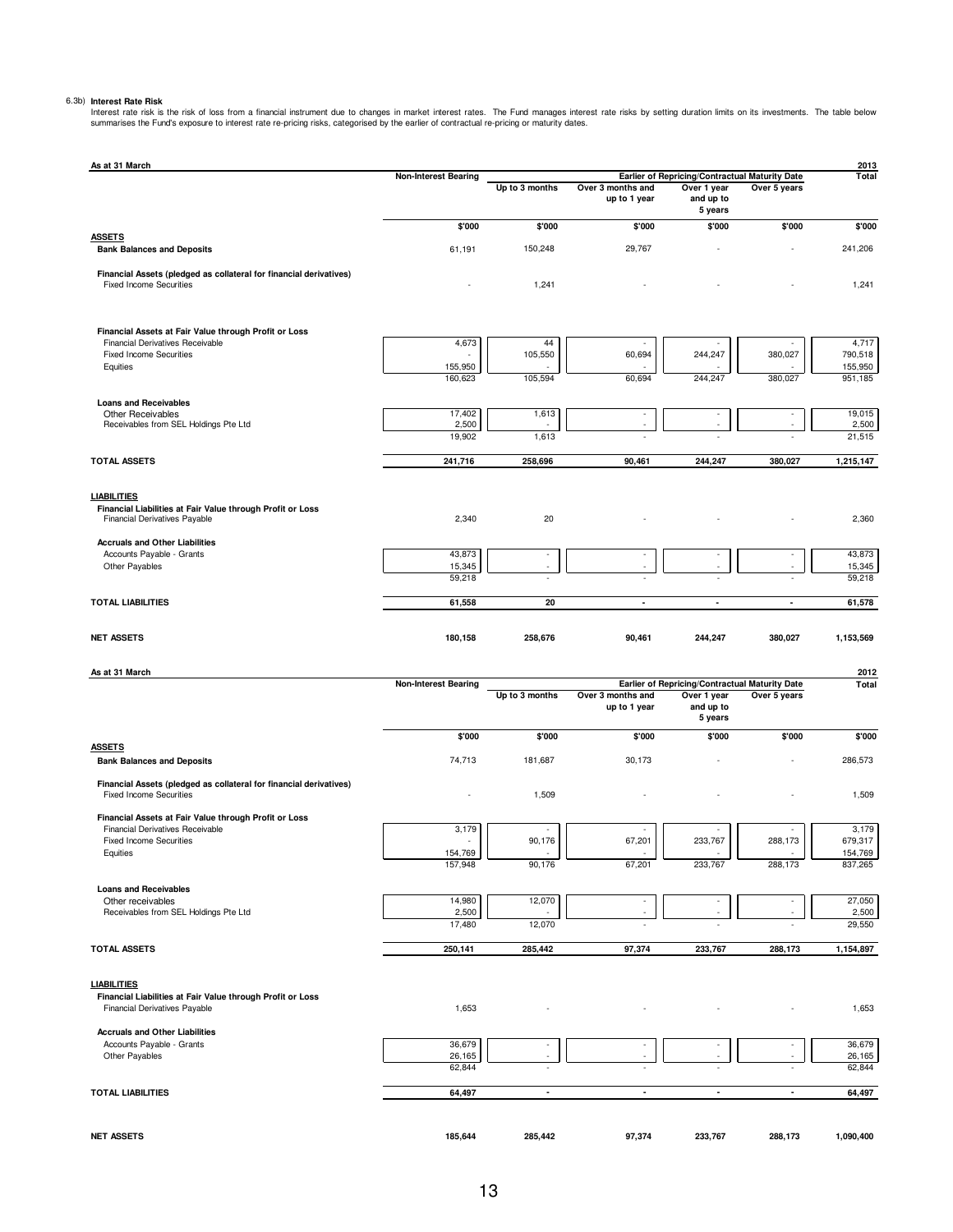### 6.3c) **Market Risk Sensitivity Analysis**

Sensitivity analysis is performed for reasonably possible movements in each key variable with all other variables held constant, to demonstrate the impact on profit or loss and equity resulting from the change in each key variable. The correlation of variables will have a significant effect in determining the ultimate fair values and/or amortised costs of financial assets.

|                              | <b>Profit or Loss and Equity Impact</b> |        |  |  |
|------------------------------|-----------------------------------------|--------|--|--|
|                              | 2013                                    | 2012   |  |  |
|                              | \$'000                                  | \$'000 |  |  |
| <b>Changes in Variables:</b> |                                         |        |  |  |
| <b>Foreign Currency</b>      |                                         |        |  |  |
| USD by 5%                    | 13,013                                  | 12,005 |  |  |
| EUR by 5%                    | 24                                      | (441)  |  |  |
| JPY by 5%                    | (10)                                    | (119)  |  |  |
| Interest Rate                |                                         |        |  |  |
| by $1\%$                     | 30,699                                  | 26,339 |  |  |
| Equity                       |                                         |        |  |  |
| by 10%                       | 24,052                                  | 15,954 |  |  |
| Commodity                    |                                         |        |  |  |
| by 10%                       | (470)                                   | 262    |  |  |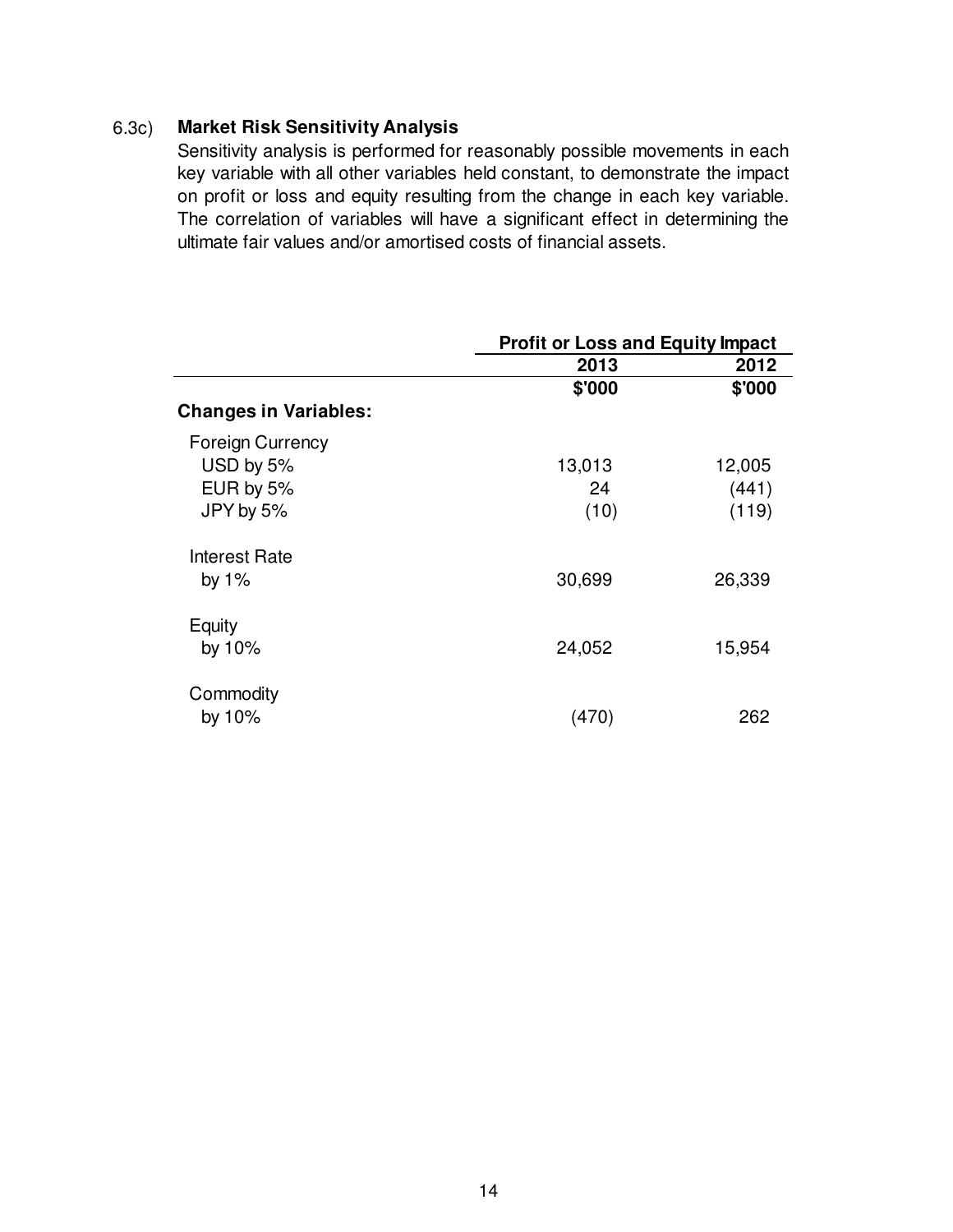#### 6.4 Credit Risk

- a) Credit risk is the risk of loss arising from a party's failure to discharge an obligation under a financial contract and includes counterparty, custodian and issuer credit risk.
- b) The Fund's credit risks are managed by transacting with well-rated entities within assigned limits. Credit risks are also mitigated by diversifying credit exposures across counterparties and issuers.
- c) The Fund manages issuer credit risk by imposing minimum credit rating requirements on the investment of its fixed income securities. Single issuer limits are placed to control the credit exposure to any one issuer and to mitigate the extent of loss resulting from a default.
- d) The total carrying amounts of bank balances, deposits, financial derivatives, fixed income securities and loans and receivables represent the Fund's maximum credit exposure.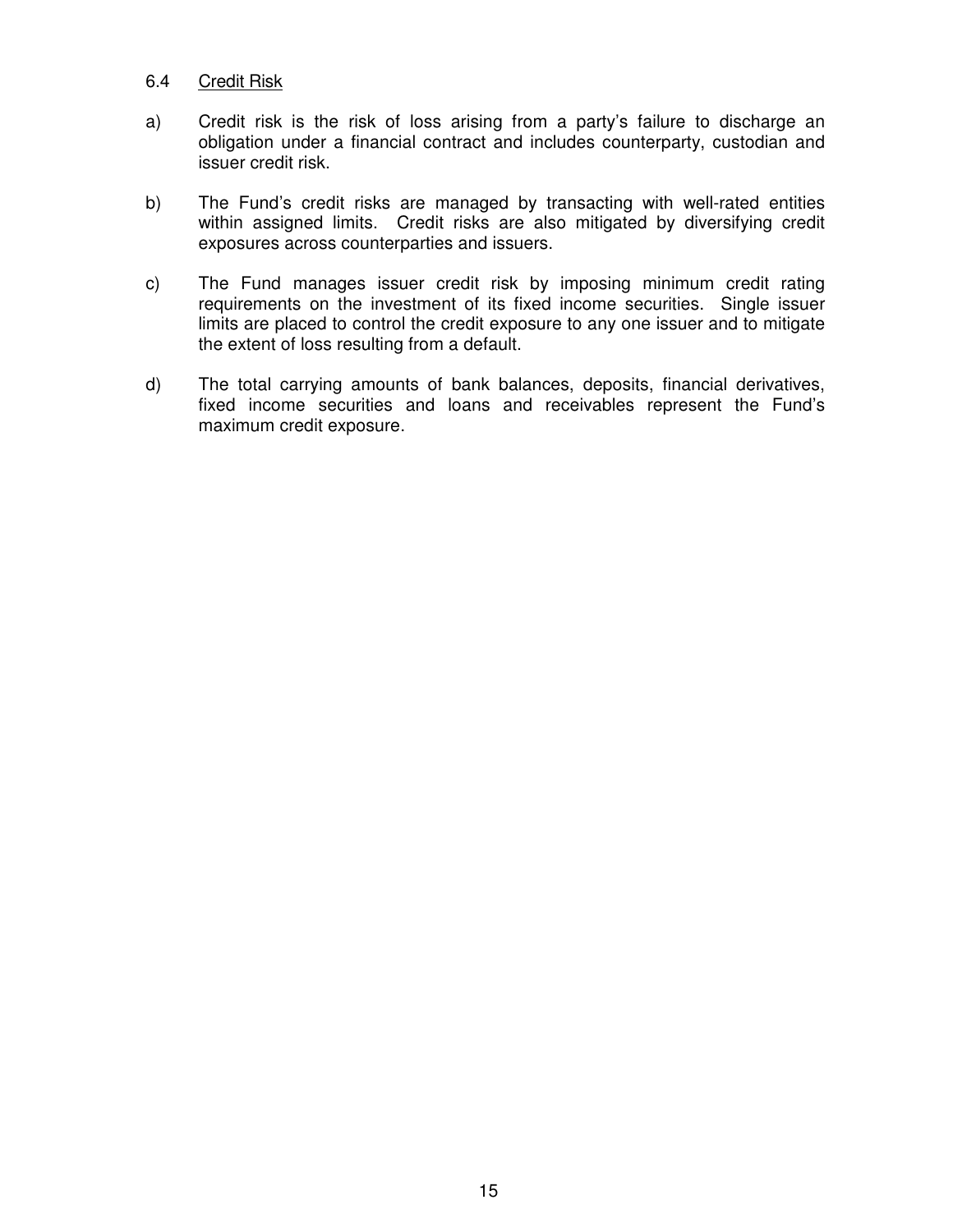#### 6.4e) **Credit Risk**

The credit exposure by rating of financial assets including fixed income securities and credit derivatives held by the Fund under total assets is analysed below.

| As at 31 March                                                        |            |                       |                           | 2013         |
|-----------------------------------------------------------------------|------------|-----------------------|---------------------------|--------------|
|                                                                       |            | <b>Credit Ratings</b> | <b>Unrated and Others</b> |              |
|                                                                       | <b>AAA</b> | AA+ to BBB-           |                           | <b>Total</b> |
|                                                                       | \$'000     | \$'000                | \$'000                    | \$'000       |
| <b>ASSETS</b>                                                         |            |                       |                           |              |
| <b>Bank Balances and Deposits</b>                                     | 124,867    | 116,339               |                           | 241,206      |
| Financial Assets (pledged as collateral<br>for financial derivatives) |            |                       |                           |              |
| <b>Fixed Income Securities</b>                                        |            | 1,241                 |                           | 1,241        |
| Financial Assets at Fair Value through                                |            |                       |                           |              |
| <b>Profit or Loss</b>                                                 |            |                       |                           |              |
| <b>Financial Derivatives Receivable</b>                               |            | 25                    | 4,692                     | 4,717        |
| <b>Fixed Income Securities</b>                                        | 284,896    | 450,454               | 55,168                    | 790,518      |
|                                                                       | 284,896    | 450,479               | 59,860                    | 795,235      |
| <b>Loans and Receivables</b>                                          |            |                       |                           |              |
| <b>Other Receivables</b>                                              | 1,684      | 13,822                | 3,509                     | 19,015       |
| Receivables from SEL Holdings Pte Ltd                                 |            |                       | 2,500                     | 2,500        |
|                                                                       | 1,684      | 13,822                | 6,009                     | 21,515       |
|                                                                       | 411,447    | 581,881               | 65,869                    | 1,059,197    |

| As at 31 March                                                        |            |                       |                           | 2012         |
|-----------------------------------------------------------------------|------------|-----------------------|---------------------------|--------------|
|                                                                       |            | <b>Credit Ratings</b> | <b>Unrated and Others</b> |              |
|                                                                       | <b>AAA</b> | AA+ to BBB-           |                           | <b>Total</b> |
|                                                                       | \$'000     | \$'000                | \$'000                    | \$'000       |
| <b>ASSETS</b>                                                         |            |                       |                           |              |
| <b>Bank Balances and Deposits</b>                                     | 149,000    | 137,573               |                           | 286,573      |
| Financial Assets (pledged as collateral<br>for financial derivatives) |            |                       |                           |              |
| <b>Fixed Income Securities</b>                                        |            | 1,509                 |                           | 1,509        |
| Financial Assets at Fair Value through                                |            |                       |                           |              |
| <b>Profit or Loss</b>                                                 |            |                       |                           |              |
| <b>Financial Derivatives Receivable</b>                               |            |                       | 3,179                     | 3,179        |
| <b>Fixed Income Securities</b>                                        | 243,750    | 368,175               | 67,392                    | 679,317      |
|                                                                       | 243,750    | 368,175               | 70,571                    | 682,496      |
| <b>Loans and Receivables</b>                                          |            |                       |                           |              |
| Other receivables                                                     | 1,826      | 21,300                | 3,924                     | 27,050       |
| Receivables from SEL Holdings Pte Ltd                                 |            |                       | 2,500                     | 2,500        |
|                                                                       | 1,826      | 21,300                | 6,424                     | 29,550       |
|                                                                       | 394,576    | 528,557               | 76,995                    | 1,000,128    |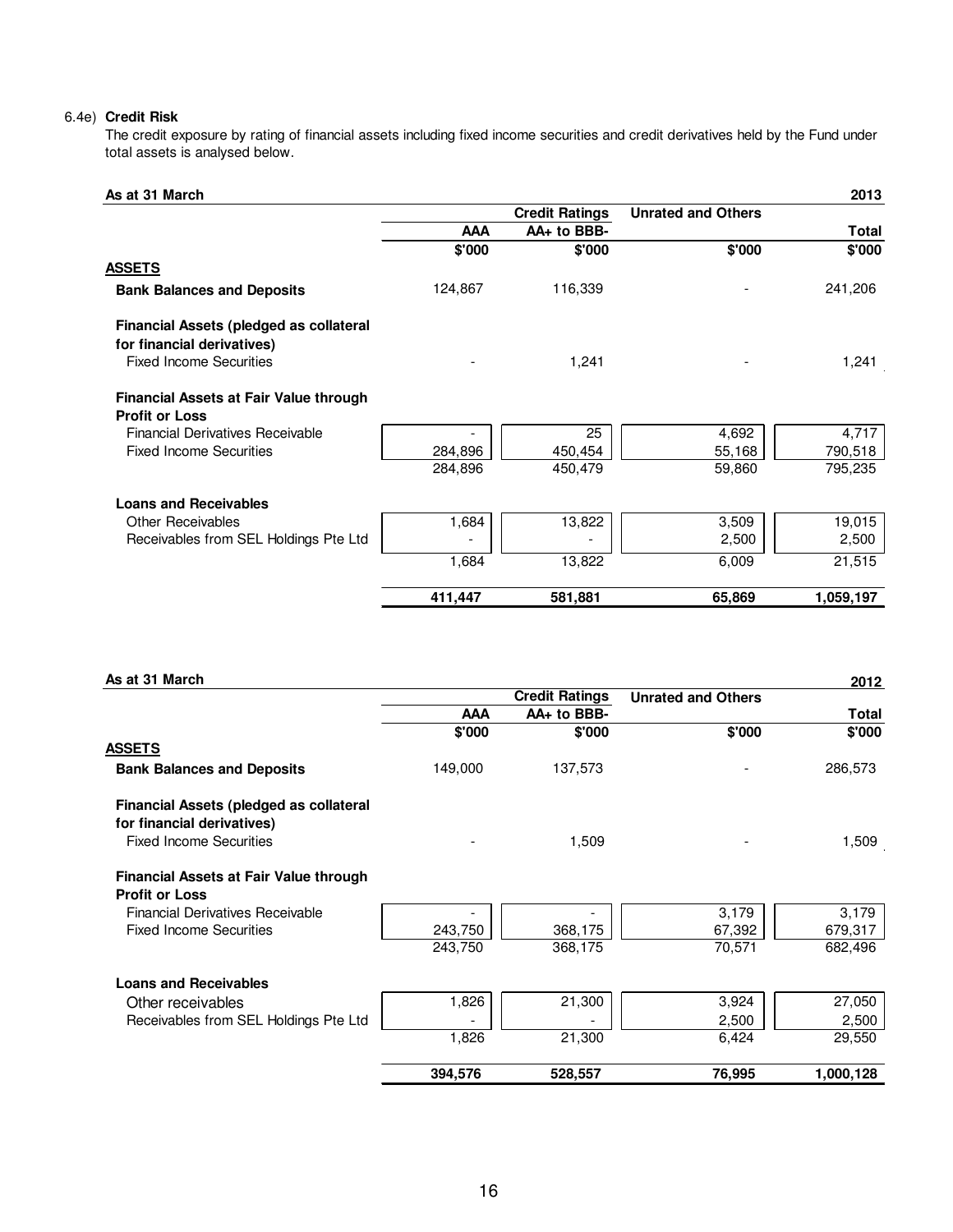f) Securities Pledged and Transferred

The Fund enters into transactions where financial assets may be transferred to counterparties under terms that are in accordance with normal market practice.

The Fund has determined that it retains substantially all the risks and rewards of these securities and has not derecognised them. If the securities decrease in value, the Fund may be required to pledge additional collateral.

#### g) Financial Assets that are neither past due nor impaired

 The Fund's balances and deposits with banks, receivables and other investments that are neither past due nor impaired, are mainly with banks and financial institutions with high credit-ratings assigned by international creditrating agencies.

h) Financial Assets that are past due and/or impaired There are no financial assets that are past due as at 31 March 2013 and 31 March 2012.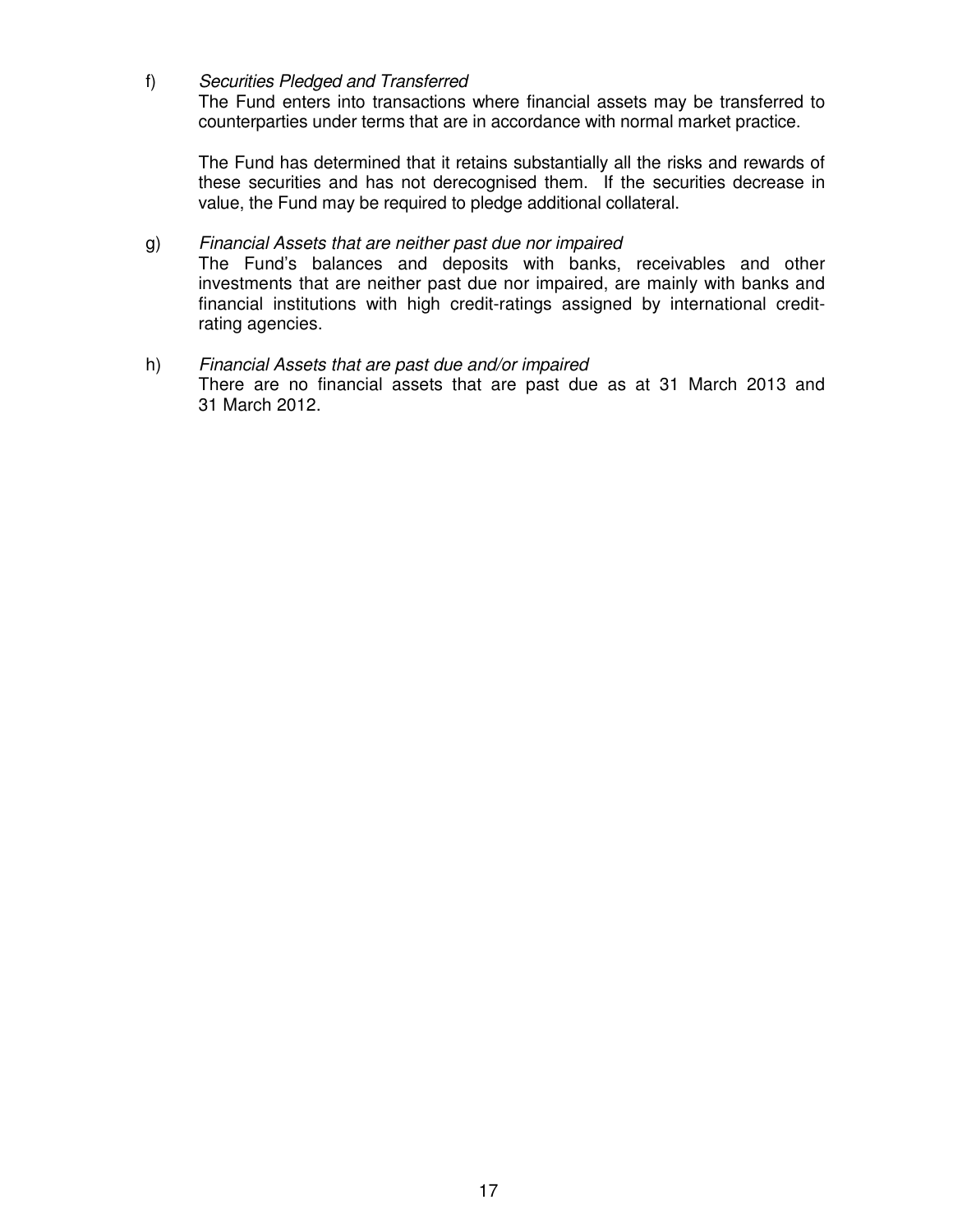#### 6.5 **Liquidity Risk**

Liquidity risk is the risk that the Fund will encounter difficulty in selling a financial asset at close to its fair value at short notice to meet liabilities when they fall<br>due. Limits are imposed on investments to ensure

| As at 31 March                                                        |                          |                          |                                   |                                  |                                                  | 2013                  |
|-----------------------------------------------------------------------|--------------------------|--------------------------|-----------------------------------|----------------------------------|--------------------------------------------------|-----------------------|
|                                                                       | <b>No Specific</b>       | Up to 3 months           | Over 3 months                     |                                  | <b>Contractual Maturity Date</b><br>Over 5 years | Total                 |
|                                                                       | <b>Maturity</b>          |                          | and up to 1 year                  | Over 1 year and<br>up to 5 years |                                                  |                       |
|                                                                       | \$'000                   | \$'000                   | \$'000                            | \$'000                           | \$'000                                           | \$'000                |
| <b>ASSETS</b><br><b>Bank Balances and Deposits</b>                    | 61,191                   | 118,000                  | 62,015                            |                                  |                                                  | 241,206               |
|                                                                       |                          |                          |                                   |                                  |                                                  |                       |
| Financial Assets (pledged as collateral for<br>financial derivatives) |                          |                          |                                   |                                  |                                                  |                       |
| <b>Fixed Income Securities</b>                                        |                          | 1,241                    |                                   |                                  |                                                  | 1,241                 |
| Financial Assets at Fair Value through                                |                          |                          |                                   |                                  |                                                  |                       |
| <b>Profit or Loss</b>                                                 |                          |                          |                                   |                                  |                                                  |                       |
| Financial Derivatives Receivable<br>Net Settled Derivatives           | $\overline{\phantom{a}}$ | 1,690                    | 22                                | (275)                            | 92                                               | 1,529                 |
| <b>Gross Settled Derivatives</b>                                      |                          |                          |                                   |                                  |                                                  |                       |
| Outflow<br>Inflow                                                     | $\overline{\phantom{a}}$ | (473, 643)<br>476,325    |                                   |                                  |                                                  | (473, 643)<br>476,325 |
| <b>Fixed Income Securities</b>                                        | 70,388                   | 34,170                   | 79,549                            | 318,849                          | 453,099                                          | 956,055               |
| Equities                                                              | 155,950                  | 38.542                   |                                   |                                  |                                                  | 155,950               |
|                                                                       | 226.338                  |                          | 79,571                            | 318,574                          | 453,191                                          | 1,116,216             |
| <b>Loans and Receivables</b>                                          |                          |                          |                                   |                                  |                                                  |                       |
| Other Receivables<br>Receivables from SEL Holdings Pte Ltd            | 2,629<br>2,500           | 9,991                    | $\overline{\phantom{a}}$          | $\sim$                           | $\sim$                                           | 12,620<br>2,500       |
|                                                                       | 5,129                    | 9,991                    |                                   |                                  |                                                  | 15,120                |
| <b>TOTAL ASSETS</b>                                                   | 292,658                  | 167,774                  | 141,586                           | 318,574                          | 453,191                                          | 1,373,783             |
|                                                                       |                          |                          |                                   |                                  |                                                  |                       |
| <b>LIABILITIES</b>                                                    |                          |                          |                                   |                                  |                                                  |                       |
| Financial Liabilities at Fair Value through                           |                          |                          |                                   |                                  |                                                  |                       |
| <b>Profit or Loss</b>                                                 |                          |                          |                                   |                                  |                                                  |                       |
| Financial Derivatives Payable<br>Net Settled Derivatives              |                          | 1,915                    | 53                                | 141                              | (137)                                            | 1,972                 |
| <b>Gross Settled Derivatives</b>                                      |                          |                          |                                   |                                  |                                                  |                       |
| Outflow<br>Inflow                                                     |                          | 39,985<br>(39, 680)      |                                   |                                  |                                                  | 39.985<br>(39, 680)   |
|                                                                       |                          | 2,220                    | 53                                | 141                              | (137)                                            | 2,277                 |
| <b>Accruals and Other Liabilities</b>                                 |                          |                          |                                   |                                  |                                                  |                       |
| Accounts Payable - Grants                                             | 43,873                   | $\overline{\phantom{a}}$ | $\overline{\phantom{a}}$          | $\overline{\phantom{a}}$         | $\overline{\phantom{a}}$                         | 43,873                |
| Other Payables                                                        | 30<br>43,903             | 15,315<br>15,315         |                                   |                                  |                                                  | 15,345<br>59,218      |
|                                                                       |                          |                          |                                   |                                  |                                                  |                       |
| <b>TOTAL LIABILITIES</b>                                              | 43,903                   | 17,535                   | 53                                | 141                              | (137)                                            | 61,495                |
| <b>NET ASSETS</b>                                                     | 248,755                  | 150,239                  | 141,533                           | 318,433                          | 453,328                                          | 1,312,288             |
|                                                                       |                          |                          |                                   |                                  |                                                  |                       |
|                                                                       |                          |                          |                                   |                                  |                                                  |                       |
|                                                                       |                          |                          |                                   |                                  |                                                  |                       |
| As at 31 March                                                        |                          |                          |                                   |                                  |                                                  | 2012                  |
|                                                                       | <b>No Specific</b>       |                          |                                   |                                  | <b>Contractual Maturity Date</b>                 | Total                 |
|                                                                       | <b>Maturity</b>          | Up to 3 months           | Over 3 months<br>and up to 1 year | Over 1 year and<br>up to 5 years | Over 5 years                                     |                       |
|                                                                       | \$'000                   | \$'000                   | \$'000                            | \$'000                           | \$'000                                           | \$'000                |
| <b>ASSETS</b>                                                         |                          |                          |                                   |                                  |                                                  |                       |
| <b>Bank Balances and Deposits</b>                                     | 74,713                   | 149,000                  |                                   | 62,860                           |                                                  | 286,573               |
| Financial Assets (pledged as collateral for                           |                          |                          |                                   |                                  |                                                  |                       |
| financial derivatives)                                                |                          |                          |                                   |                                  |                                                  |                       |
| <b>Fixed Income Securities</b>                                        |                          | 1,509                    |                                   |                                  |                                                  | 1,509                 |
| Financial Assets at Fair Value through                                |                          |                          |                                   |                                  |                                                  |                       |
| <b>Profit or Loss</b><br>Financial Derivatives Receivable             |                          |                          |                                   |                                  |                                                  |                       |
| Net Settled Derivatives                                               |                          | 3,086                    | 34                                |                                  |                                                  | 3,120                 |
| <b>Gross Settled Derivatives</b><br>Outflow                           | $\overline{\phantom{a}}$ | (158, 595)               |                                   |                                  |                                                  | (158, 595)            |
| Inflow                                                                |                          | 158,654                  |                                   |                                  |                                                  | 158,654               |
| <b>Fixed Income Securities</b><br>Equities                            | 62,833<br>154,769        | 31,398                   | 87,494                            | 318,529                          | 320,122                                          | 820,376<br>154,769    |
|                                                                       | 217,602                  | 34,543                   | 87,528                            | 318,529                          | 320,122                                          | 978,324               |
| <b>Loans and Receivables</b>                                          |                          |                          |                                   |                                  |                                                  |                       |
| Other receivables                                                     | 2,764                    | 18,941                   | $\overline{a}$                    |                                  | $\overline{\phantom{a}}$                         | 21,705                |
| Receivables from SEL Holdings Pte Ltd                                 | 2,500                    |                          |                                   |                                  |                                                  | 2,500                 |
|                                                                       | 5,264                    | 18,941                   |                                   |                                  |                                                  | 24,205                |
| <b>TOTAL ASSETS</b>                                                   | 297,579                  | 203,993                  | 87,528                            | 381,389                          | 320,122                                          | 1,290,611             |
|                                                                       |                          |                          |                                   |                                  |                                                  |                       |
| <b>LIABILITIES</b>                                                    |                          |                          |                                   |                                  |                                                  |                       |
| Financial Liabilities at Fair Value through<br><b>Profit or Loss</b>  |                          |                          |                                   |                                  |                                                  |                       |
| Financial Derivatives Payable                                         |                          |                          |                                   |                                  |                                                  |                       |
| <b>Net Settled Derivatives</b>                                        |                          | 870                      | 377                               | 142                              |                                                  | 1,389                 |
| <b>Gross Settled Derivatives</b><br>Outflow                           |                          | 290,601                  |                                   |                                  |                                                  | 290,601               |
| Inflow                                                                |                          | (290, 484)               |                                   |                                  |                                                  | (290, 484)            |
|                                                                       |                          | 987                      | 377                               | 142                              |                                                  | 1,506                 |
| <b>Accruals and Other Liabilities</b>                                 |                          |                          |                                   |                                  |                                                  |                       |
| Accounts Payable - Grants<br>Other Payables                           | 36,679<br>7              | 26,158                   | ٠                                 | ä,                               | ä,                                               | 36,679<br>26,165      |
|                                                                       | 36,686                   | 26,158                   |                                   |                                  |                                                  | 62,844                |
| <b>TOTAL LIABILITIES</b>                                              | 36,686                   | 27,145                   | 377                               | 142                              |                                                  | 64,350                |
|                                                                       |                          |                          |                                   |                                  |                                                  |                       |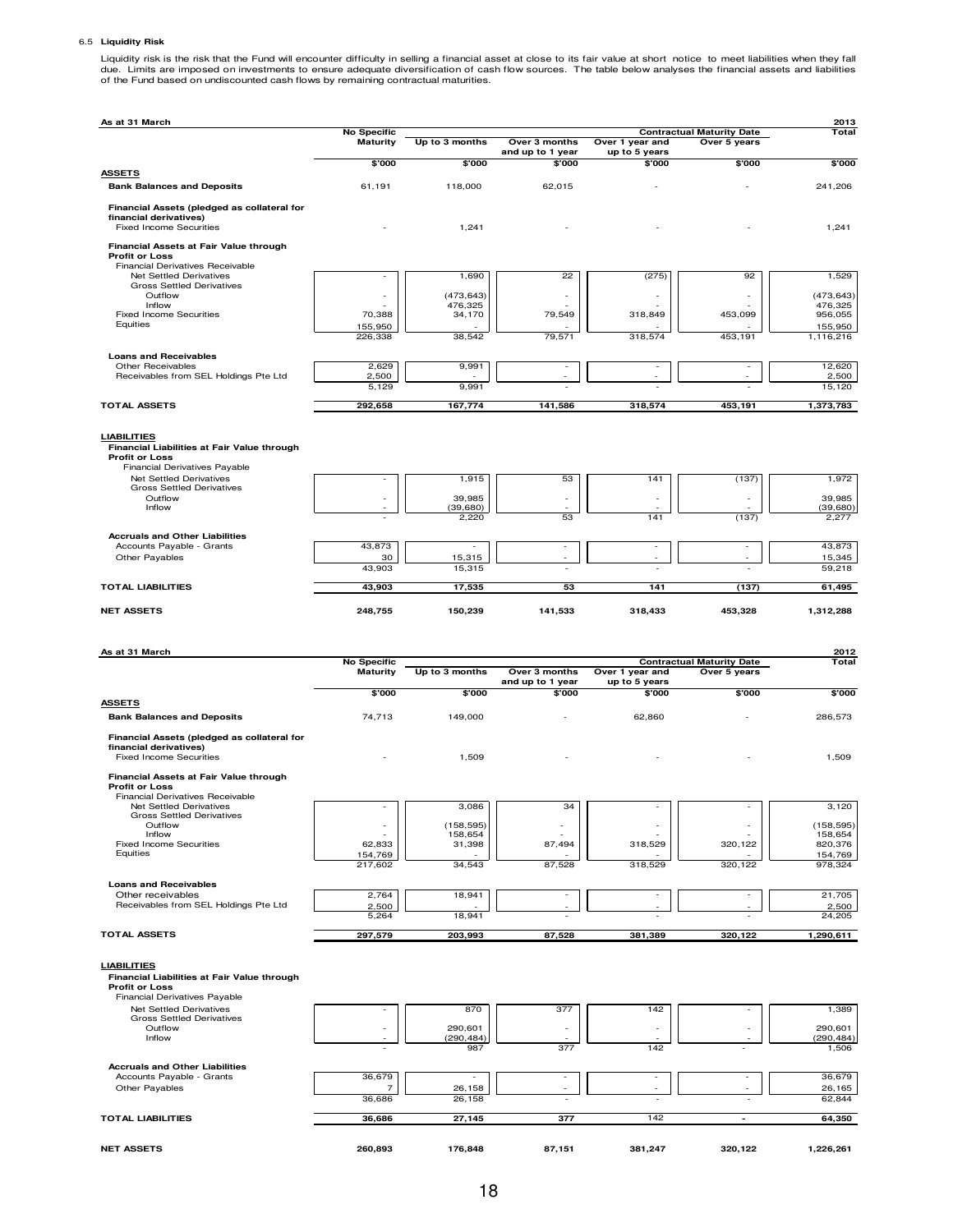#### 6.6 **Concentration Risk**

Concentration risk is the risk of loss arising due to a disproportionate exposure to specific countries, regions and sectors. Investment limits are set to provide diversification of financial assets across countries, regions and sectors to mitigate concentration risk. The table below summarises the Fund's exposure to concentration risk.

| As at 31 March                    |                      |                          |                     |                      | 2013         |
|-----------------------------------|----------------------|--------------------------|---------------------|----------------------|--------------|
|                                   |                      |                          |                     | Emerging             |              |
|                                   |                      | <b>Developed</b>         |                     | <b>Countries and</b> |              |
|                                   | <b>North America</b> | <b>Europe</b>            | <b>Asia Pacific</b> | <b>Others</b>        | <b>Total</b> |
|                                   | \$'000               | \$'000                   | \$'000              | \$'000               | \$'000       |
| <b>FIXED INCOME SECURITIES</b>    |                      |                          |                     |                      |              |
| Government                        | 91,852               | 58,771                   | 87,030              | 191,022              | 428,675      |
| <b>Government Related</b>         | 7,563                | 10,220                   | 33,318              | 6,680                | 57,781       |
| <b>Corporates</b>                 | 104,186              | 71,703                   | 37,180              | 4,892                | 217,961      |
| <b>Others</b>                     | 8,363                | 7,184                    | 1,412               | 70,383               | 87,342       |
| <b>Total</b>                      | 211,964              | 147,878                  | 158,940             | 272,977              | 791,759      |
| <b>EQUITIES</b>                   |                      |                          |                     |                      |              |
| Energy                            |                      | 5,968                    |                     | 3,105                | 9,073        |
| <b>Financials</b>                 |                      |                          |                     | 17,722               | 17,722       |
| <b>Information Technology</b>     |                      | 4,303                    |                     | 29,229               | 33,532       |
| <b>Consumer Staples</b>           | 4,808                | 3,536                    |                     | 26,698               | 35,042       |
| <b>Consumer Discretionary</b>     | 1,695                | 6,195                    |                     | 7,908                | 15,798       |
| <b>Industrials</b>                |                      |                          |                     | 11,430               | 11,430       |
| <b>Materials</b>                  |                      | 3,317                    |                     | 2,532                | 5,849        |
| <b>Telecommunication Services</b> |                      | $\overline{\phantom{a}}$ |                     | 21,854               | 21,854       |
| <b>Utilities</b>                  |                      | $\overline{\phantom{a}}$ |                     | 5,650                | 5,650        |
| <b>Total</b>                      | 6,503                | 23,319                   | ۰                   | 126,128              | 155,950      |

| As at 31 March                    |                      |                  |                     |                      | 2012    |
|-----------------------------------|----------------------|------------------|---------------------|----------------------|---------|
|                                   |                      |                  |                     | Emerging             |         |
|                                   |                      | <b>Developed</b> |                     | <b>Countries and</b> |         |
|                                   | <b>North America</b> | <b>Europe</b>    | <b>Asia Pacific</b> | <b>Others</b>        | Total   |
|                                   | \$'000               | \$'000           | \$'000              | \$'000               | \$'000  |
| <b>FIXED INCOME SECURITIES</b>    |                      |                  |                     |                      |         |
| Government                        | 104,079              | 53,663           | 112,934             | 169,126              | 439,802 |
| <b>Government Related</b>         | 924                  | 5,516            | 10,539              | 4,615                | 21,594  |
| <b>Corporates</b>                 | 35,027               | 18,716           | 50,607              | 1,377                | 105,727 |
| <b>Others</b>                     | 30,237               | 19,934           | 698                 | 62,834               | 113,703 |
| Total                             | 170,267              | 97,829           | 174,778             | 237,952              | 680.826 |
|                                   |                      |                  |                     |                      |         |
| <b>EQUITIES</b>                   |                      |                  |                     |                      |         |
| Energy                            |                      | 3,063            |                     | 6,339                | 9,402   |
| <b>Financials</b>                 |                      |                  |                     | 14,279               | 14,279  |
| <b>Information Technology</b>     |                      |                  |                     | 32,904               | 32,904  |
| <b>Consumer Staples</b>           | 4,998                | 6,224            |                     | 20,699               | 31,921  |
| <b>Consumer Discretionary</b>     |                      |                  |                     | 14,746               | 14,746  |
| <b>Industrials</b>                |                      |                  |                     | 6,461                | 6,461   |
| <b>Materials</b>                  |                      |                  |                     | 16,385               | 16,385  |
| <b>Telecommunication Services</b> |                      |                  |                     | 23,971               | 23,971  |
| <b>Utilities</b>                  |                      |                  |                     | 4,700                | 4,700   |
| Total                             | 4,998                | 9,287            |                     | 140,484              | 154,769 |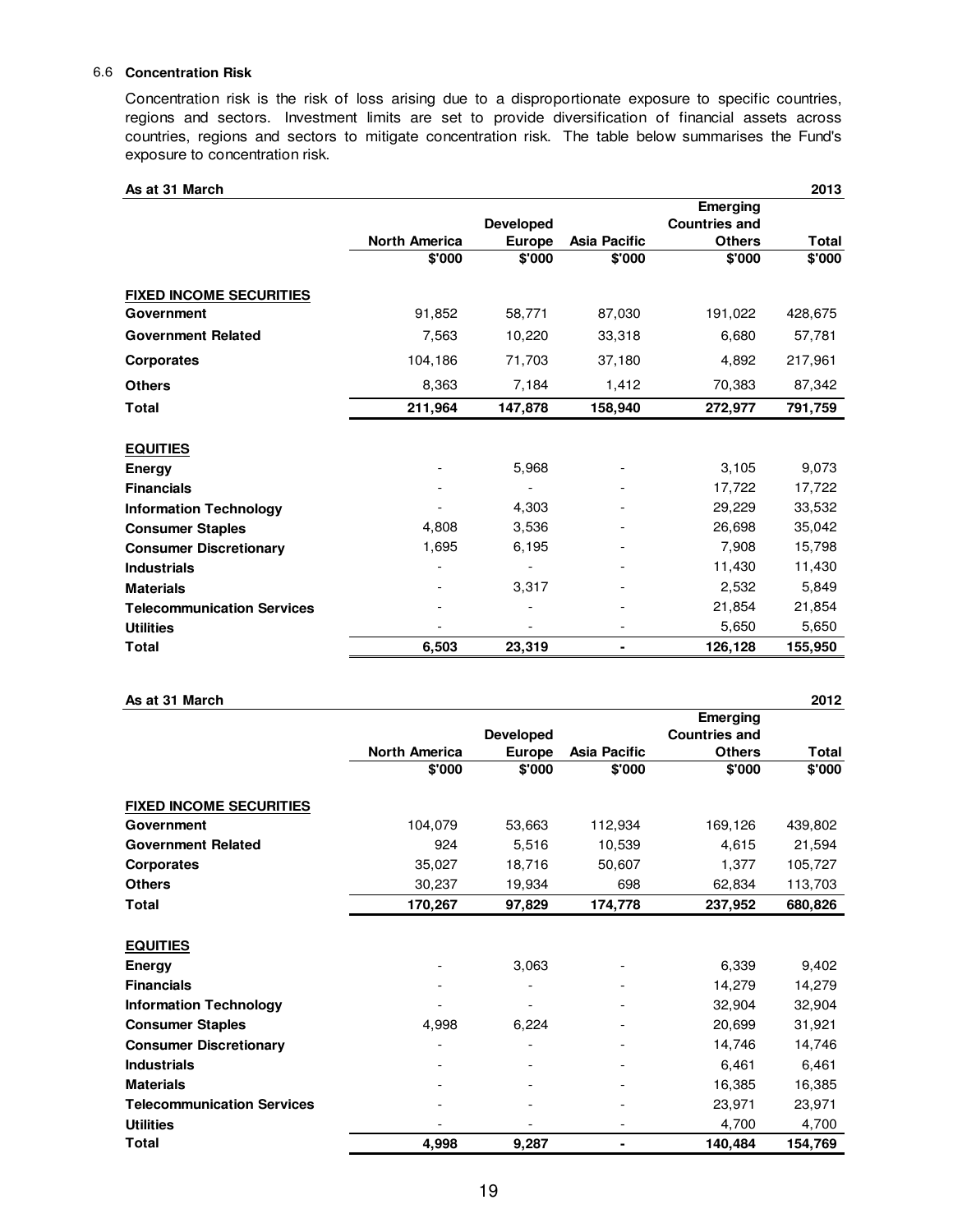#### 6.7 Fair Values of Financial Assets and Liabilities

- a) The Fund measures the fair values of its financial assets and liabilities at the following different levels of inputs:
	- i) Level 1: quoted prices (unadjusted) in active markets for identical assets or liabilities;
	- ii) Level 2: inputs other than quoted prices included within Level 1 that are observable for the asset or liability, either directly (i.e., as prices) or indirectly (i.e., derived from prices). Where the fair value of the financial instrument is measured by a valuation technique that uses independently sourced broker, dealer quotes and observable market parameters such as foreign exchange rates, yield curves and volatilities, it is disclosed at this level; and
	- iii) Level 3: inputs for the asset or liability that are not based on observable market data (unobservable inputs). Where no market data can be observed and judgement is required, the valuation of the financial instrument takes into account factors such as the illiquidity and price volatility of the asset class.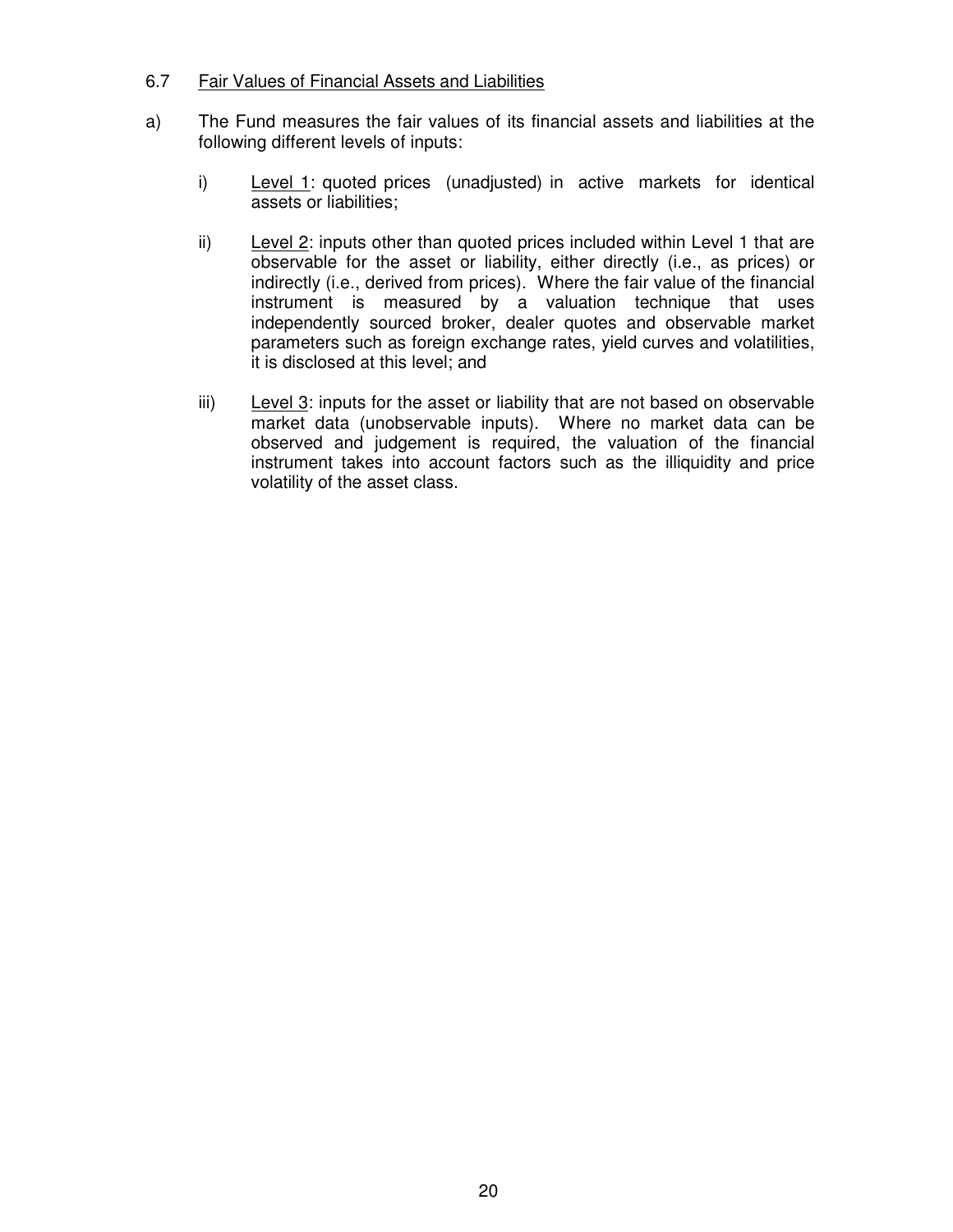#### 6.7b) **Assets and Liabilities Measured at Fair Value**

The following table summarises the financial assets and liabilities recorded at fair value by level of the fair value hierarchy.

| As at 31 March                                                       |                    |         |                | 2013               |
|----------------------------------------------------------------------|--------------------|---------|----------------|--------------------|
|                                                                      | Level 1            | Level 2 | Level 3        | <b>Total</b>       |
|                                                                      | \$'000             | \$'000  | \$'000         | \$'000             |
| Financial Assets (pledged as collateral for                          |                    |         |                |                    |
| financial derivatives)                                               |                    |         |                |                    |
| <b>Fixed Income Securities</b>                                       | 1,241              |         |                | 1,241              |
| Financial Assets at Fair Value through                               |                    |         |                |                    |
| <b>Profit or Loss</b>                                                |                    |         |                |                    |
| <b>Financial Derivatives Receivable</b>                              | 963                | 3,754   |                | 4,717              |
| <b>Fixed Income Securities</b>                                       | 254,032            | 536,486 |                | 790,518            |
| Equities                                                             | 155,950<br>410,945 | 540,240 |                | 155,950<br>951,185 |
|                                                                      |                    |         |                |                    |
|                                                                      | 412,186            | 540,240 | ٠              | 952,426            |
| Financial Liabilities at Fair Value through<br><b>Profit or Loss</b> |                    |         |                |                    |
| <b>Financial Derivatives Payable</b>                                 | 1,723              | 637     |                | 2,360              |
|                                                                      | 1,723              | 637     | $\blacksquare$ | 2,360              |
| <b>NET ASSETS</b>                                                    | 410,463            | 539,603 |                | 950,066            |
| As at 31 March                                                       |                    |         |                | 2012               |
|                                                                      | Level 1            | Level 2 | Level 3        | <b>Total</b>       |
| Financial Assets (pledged as collateral for                          | \$'000             | \$'000  | \$'000         | \$'000             |
| financial derivatives)                                               |                    |         |                |                    |
| <b>Fixed Income Securities</b>                                       | 1,509              |         |                | 1,509              |
| Financial Assets at Fair Value through                               |                    |         |                |                    |
| <b>Profit or Loss</b>                                                |                    |         |                |                    |
| <b>Financial Derivatives Receivable</b>                              | 675                | 2,504   |                | 3,179              |
| <b>Fixed Income Securities</b>                                       | 280,340            | 397,992 | 985            | 679,317            |
| Equities                                                             | 154,769<br>435,784 | 400,496 | 985            | 154,769<br>837,265 |
|                                                                      |                    |         |                |                    |
|                                                                      | 437,293            | 400,496 | 985            | 838,774            |
| Financial Liabilities at Fair Value through                          |                    |         |                |                    |
| <b>Profit or Loss</b>                                                |                    |         |                |                    |
| <b>Financial Derivatives Payable</b>                                 | 1,520              | 133     |                | 1,653              |
|                                                                      | 1,520              | 133     | $\blacksquare$ | 1,653              |
|                                                                      |                    |         |                |                    |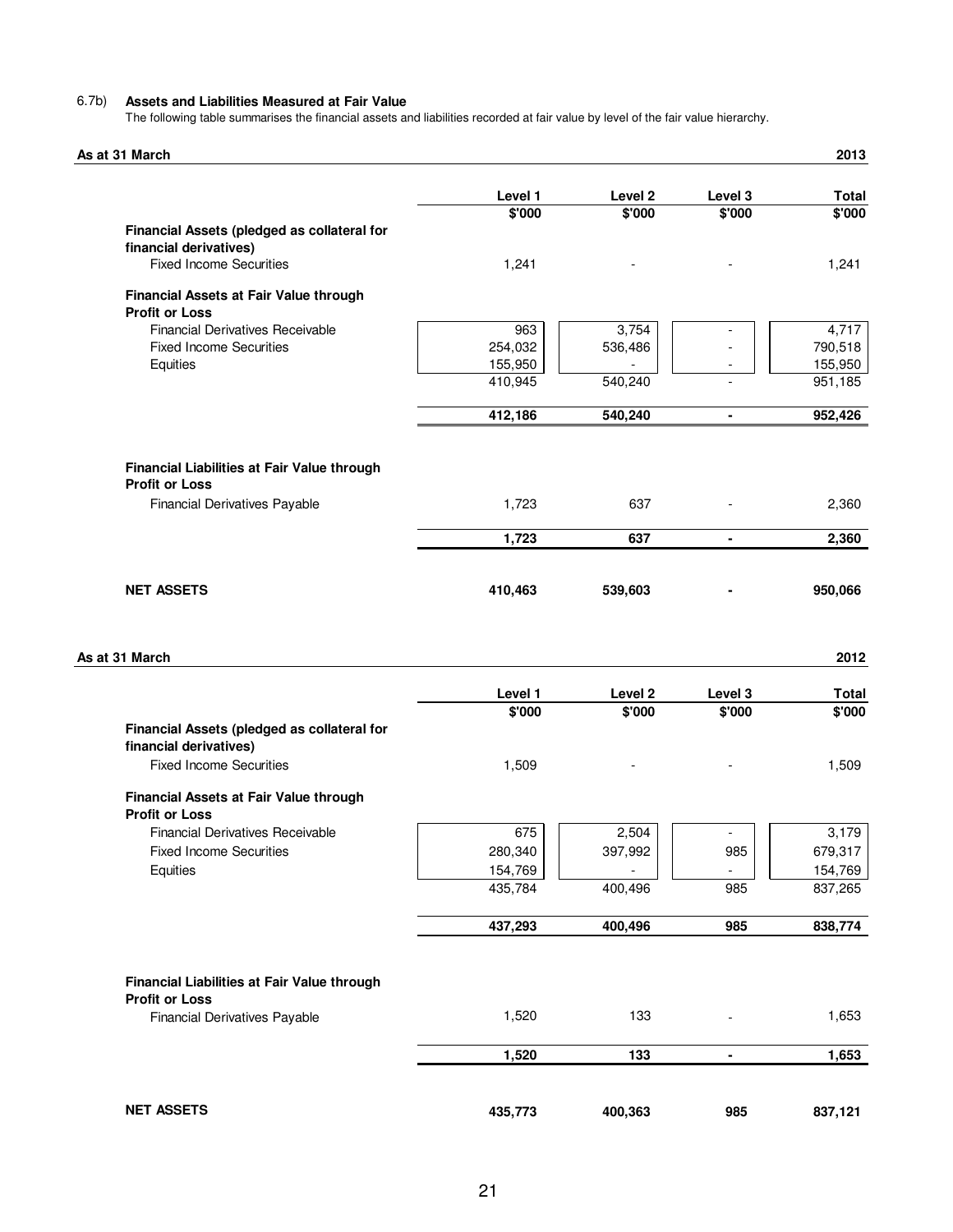#### 6.7c) **Assets Measured at Fair Value under Level 3**

Movements in the Fund's Level 3 financial assets are as follows:

| As at 31 March                                        |                                          |                          | 2013           |
|-------------------------------------------------------|------------------------------------------|--------------------------|----------------|
|                                                       | <b>Fixed Income</b><br><b>Securities</b> | <b>Equities</b>          | <b>Total</b>   |
|                                                       | \$'000                                   | \$'000                   | \$'000         |
| Financial Assets at Fair Value through Profit or Loss |                                          |                          |                |
| Balance as at 1 April 2012                            | 985                                      |                          | 985            |
| Sales                                                 | (985)                                    |                          | (985)          |
| Balance as at 31 March 2013                           | $\overline{\phantom{0}}$                 | $\overline{\phantom{0}}$ | $\blacksquare$ |

| As at 31 March                                        |                          |                          | 2012                     |
|-------------------------------------------------------|--------------------------|--------------------------|--------------------------|
|                                                       | <b>Fixed Income</b>      | <b>Equities</b>          | <b>Total</b>             |
|                                                       | <b>Securities</b>        |                          |                          |
|                                                       | \$'000                   | \$'000                   | \$'000                   |
| Financial Assets at Fair Value through Profit or Loss |                          |                          |                          |
| Balance as at 1 April 2011                            | $\overline{\phantom{a}}$ | $\overline{\phantom{a}}$ | $\overline{\phantom{0}}$ |
| Transfers into Level 3                                | 985                      |                          | 985                      |
| Balance as at 31 March 2012                           | 985                      |                          | 985                      |

Financial assets are transferred into Level 3 when their valuation inputs are no longer based on observable market data. Transfers of financial assets out of Level 3 are made when their valuation inputs can be based on observable market data.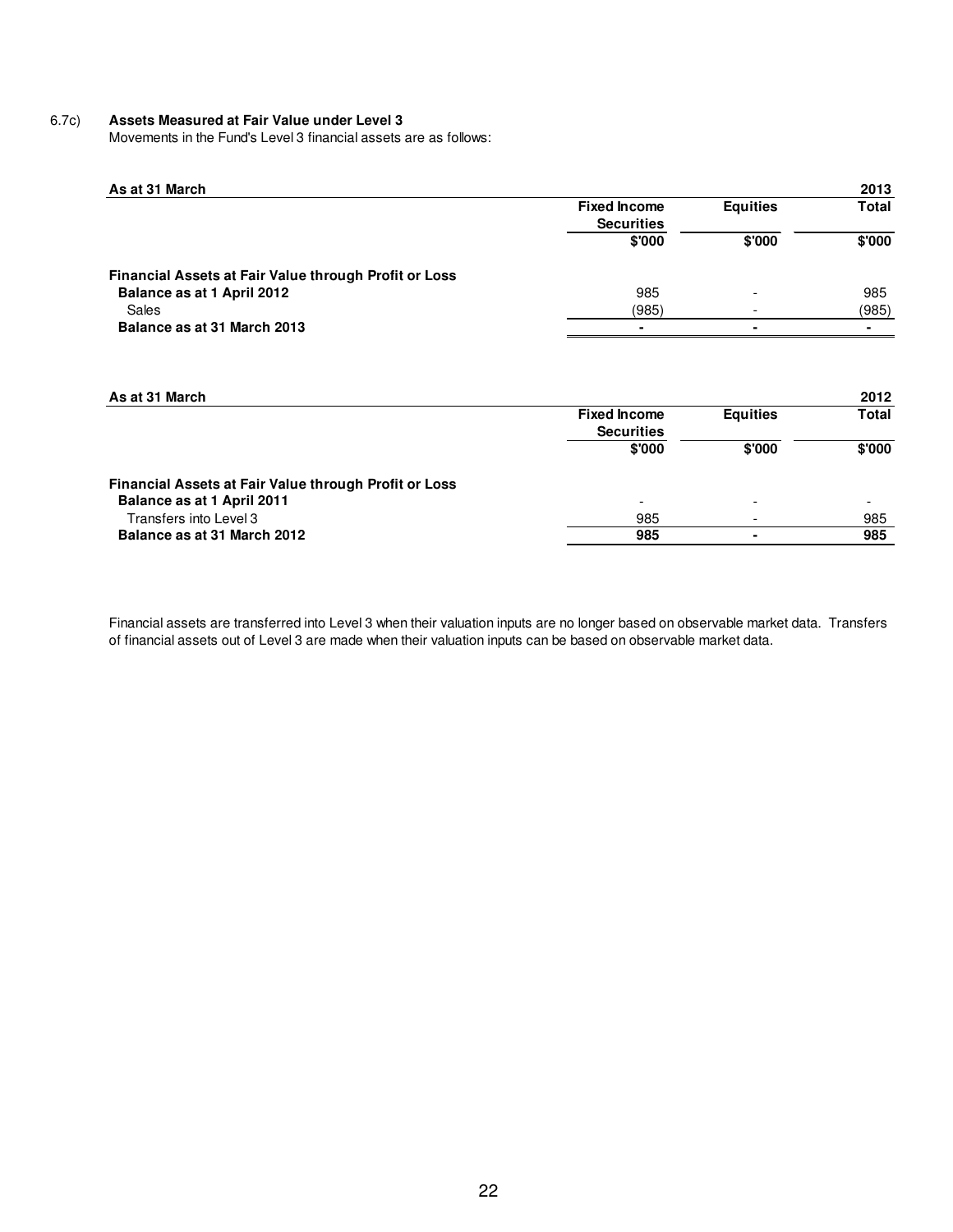#### **7 FINANCIAL DERIVATIVES: ASSETS/LIABILITIES**

Derivative financial instruments are financial instruments whose values fluctuate in response to changes in the values of the underlying assets, interest or exchange rates or indices and include forwards, futures, options and swaps. These instruments allow the Fund to transfer, modify or reduce their foreign exchange and interest rate risks.

Forward foreign exchange contracts are agreements to purchase or sell fixed amounts of currency at agreed rates of exchange on a specified future date.

Foreign exchange options give the buyer on payment of a premium the right, but not the obligation, to buy or sell a specified amount of currency at a specified exchange rate on or before a specified future date.

Interest rate futures are exchange-traded agreements to purchase or sell a standard amount of a specified fixed income security or time deposit at an agreed interest rate on a specified future date.

Interest rate options give the buyer on payment of a premium the right, but not the obligation, to fix the rate of interest on a future deposit or loan, for a specified period commencing on a specified future date.

Interest rate forwards are contracts to purchase or sell an underlying fixed income security at an agreed price on a specified future date.

 Interest rate swaps are agreements to exchange the interest obligations with a counterparty for a specified period without exchanging the underlying (or notional) principal.

Equity-related futures are exchange-traded agreements to purchase or sell a standard amount of a specified equity index at an agreed price or level on a specified future date.

Equity-related swaps are agreements to exchange the return of changes in equity prices against changes in a reference interest rate for a specified period.

Commodity-related futures are exchange-traded agreements to purchase or sell a standard amount of a specified commodity or commodity index at an agreed price on a specified future date.

Credit default swaps involve the transfer of credit risk of a reference asset from the protection buyer to the protection seller. The protection buyer makes one or more payments to the seller in exchange for the seller's obligation to make a payment to the buyer contingent upon the occurrence of a pre-defined credit event related to a specified reference entity.

To be announced is a forward contract for the purchase or sale on a mortgagebacked security to be delivered by the seller at an agreed upon future date but does not include a specified pool number and number of pools or precise amount to be delivered.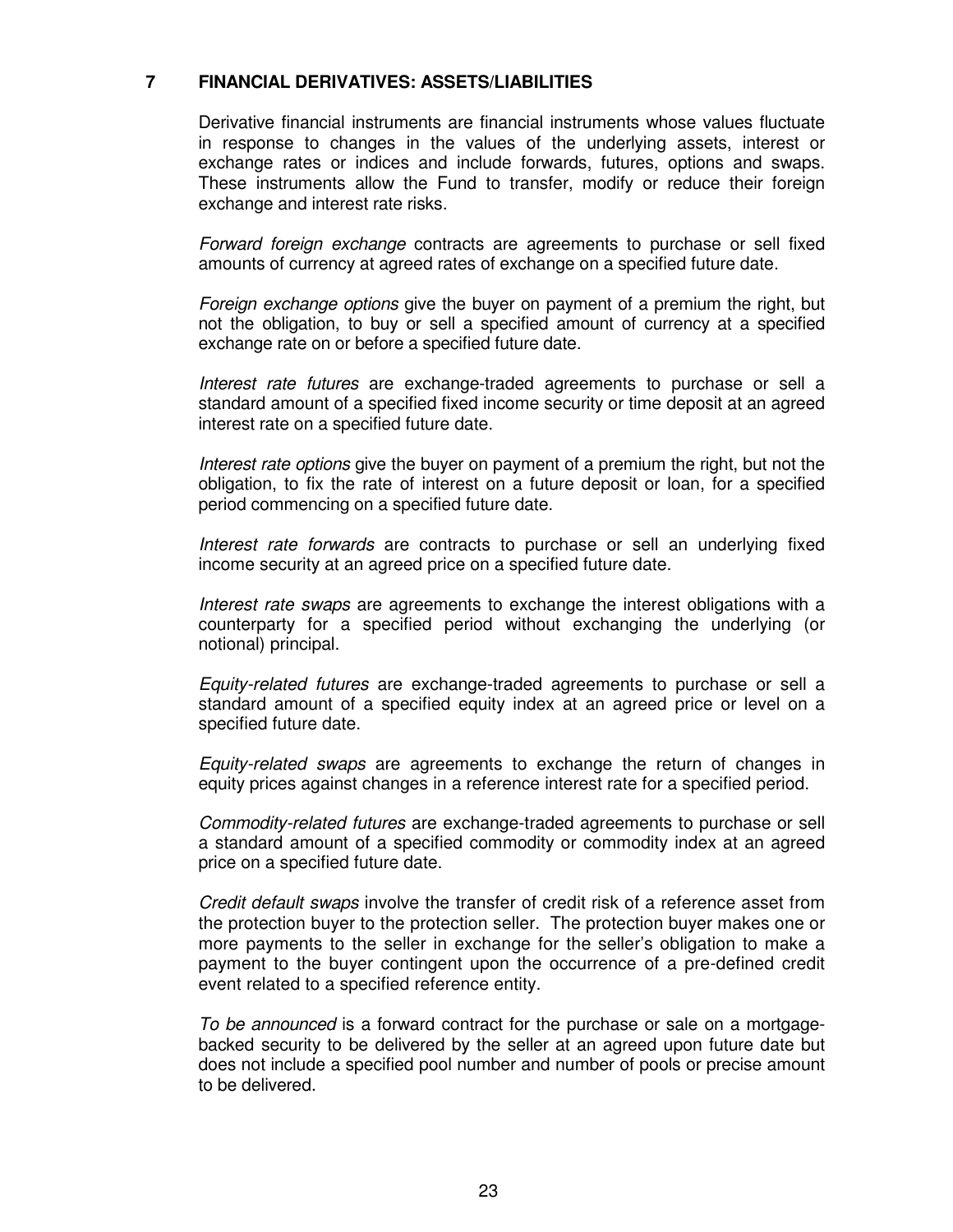- 7.1 The notional amounts of certain types of financial instruments provide a basis for comparison with instruments recognised on the balance sheet but do not necessarily indicate the amounts of future cash flows involved or the current fair value of the instrument and, therefore, do not indicate the Fund's exposure to credit or price risks. The fair values of derivative instruments are normally zero or negligible at inception and the subsequent change in value is favourable (derivative assets) or unfavourable (derivative liabilities) as a result of fluctuations in market interest rates or foreign exchange rates relative to their terms. The aggregate contractual or notional amount of derivative financial instruments, the extent to which the instruments are favourable and unfavourable and, thus the aggregate fair values of derivative financial assets and liabilities can fluctuate significantly from time to time.
- 7.2 The contractual or underlying principal amounts of the derivative financial instruments and their corresponding gross positive (derivative receivable) and negative (derivative payable) fair values at balance sheet date, are analysed below. The notional or contractual amounts indicate the volume of transactions outstanding at the balance sheet date:

|                                    | 2013                                          |                   |                          |                                               | 2012              |         |
|------------------------------------|-----------------------------------------------|-------------------|--------------------------|-----------------------------------------------|-------------------|---------|
|                                    | <b>Contract or</b><br>underlying<br>principal | <b>Fair Value</b> |                          | <b>Contract or</b><br>underlying<br>principal | <b>Fair Value</b> |         |
|                                    | amount                                        | Receivable        | Payable                  | amount                                        | Receivable        | Payable |
|                                    | \$'000                                        | \$'000            | $\frac{1}{2000}$         | \$'000                                        | \$'000            | \$'000  |
| Foreign exchange<br>contracts      |                                               |                   |                          |                                               |                   |         |
| Forwards                           | 555,348                                       | 2,757             | 508                      | 507,964                                       | 64                | 90      |
| Interest rate<br>contracts         |                                               |                   |                          |                                               |                   |         |
| Futures purchased                  | 57,403                                        | 329               |                          | 8,505                                         | 5                 | 44      |
| Futures sold                       | 62,546                                        |                   | 865                      |                                               |                   |         |
| Forwards<br>purchased              | 2,708                                         | 14                | 50                       |                                               |                   |         |
| Forwards sold                      | 2,589                                         | 50                | 11                       |                                               |                   |         |
| Swaps                              | 20,439                                        | 44                | 20                       |                                               |                   |         |
| <b>Equity-related</b><br>contracts |                                               |                   |                          |                                               |                   |         |
| Futures purchased                  | 22,520                                        | 92                | 172                      | 20,843                                        | 39                | 381     |
| Futures sold                       | 5,286                                         | 10                | 15                       | 15,828                                        | 31                | 169     |
| Swaps                              | 72,434                                        | 771               | $\overline{\phantom{a}}$ | 61,834                                        | 2,422             |         |
| Commodity-<br>related contracts    |                                               |                   |                          |                                               |                   |         |
| Futures purchased                  | 3,099                                         | 200               | 587                      | 8,363                                         | 101               | 896     |
| Futures sold                       | 7,802                                         | 333               | 84                       | 5,746                                         | 499               | 30      |
| <b>Other derivatives</b>           |                                               |                   |                          |                                               |                   |         |
| To be announced                    |                                               |                   |                          | 16,823                                        | 18                | 43      |
| Credit default<br>swaps purchased  | 9,868                                         | 108               | 24                       |                                               |                   |         |
| Credit default<br>swaps sold       | 1,905                                         | 9                 | 24                       |                                               |                   |         |
|                                    | 823,947                                       | 4,717             | 2,360                    | 645,906                                       | 3,179             | 1,653   |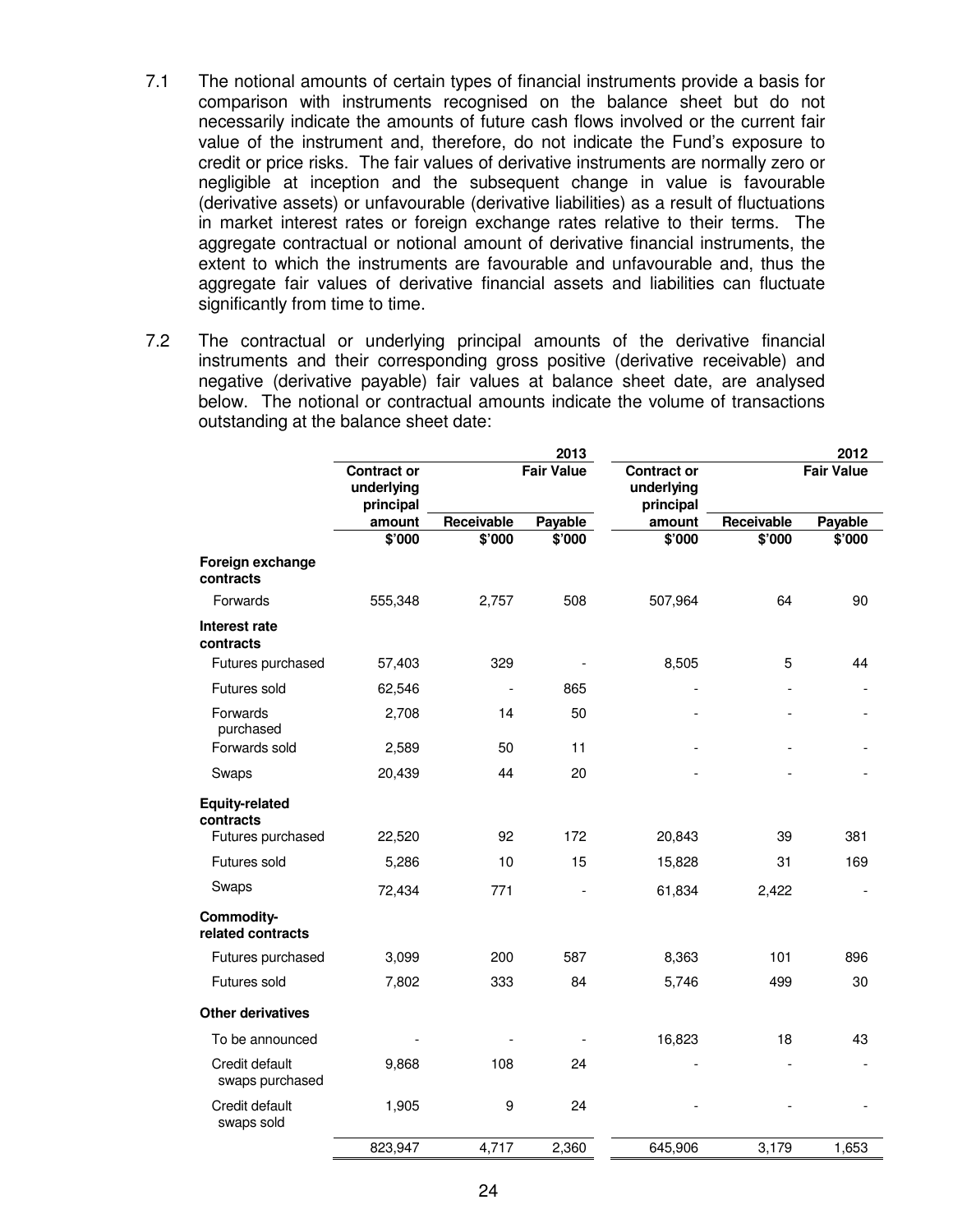#### **8 RELATED PARTY TRANSACTIONS**

- 8.1 During the financial year, the Fund maintained a non-interest bearing current account with the Authority to facilitate grant disbursements. The Fund's current account balance with the Authority at 31 March 2013 was \$6.9 million (31 March 2012: Nil).
- 8.2 The Fund also placed deposits with the Authority, in the ordinary course of business and at arm's length, earning interest income disclosed below:

|                 | 2013<br>\$'000 | <u> 2012</u><br>\$'000 |
|-----------------|----------------|------------------------|
| Interest Income | 444            | 360                    |

 The Fund's deposit balance with the Authority at 31 March 2013 was \$118.0 million (31 March 2012: \$149.0 million).

#### **9 COMMITMENTS**

- 9.1 The Fund has outstanding commitments, amounting to \$81.7 million in respect of grants approved but not accrued as at 31 March 2013 (31 March 2012: \$53.4 million).
- 9.2 On 12 March 2013, the Fund committed to invest up to US\$50 million in an infrastructure fund, with the investment amount depending on it reaching a targeted size. As at 31 March 2013, the infrastructure fund has not reached its minimum target size.

#### **10 NEW OR REVISED ACCOUNTING STANDARDS AND INTERPRETATIONS**

New or revised accounting standards and interpretations to existing standards have been issued that are relevant for accounting periods beginning on or after 1 January 2013 or later periods and which the Fund has not early adopted. The Fund does not expect the following new or revised standards that are applicable, to have a significant impact on the Fund's financial statements.

#### Effective for annual periods beginning on or after 1 January 2013

#### FRS 113 Fair Value Measurement

FRS 113 defines fair value, establishes a framework for measuring fair value and sets out the disclosure requirements for fair value measurements. It explains how to measure the fair value when it is required by other Financial Reporting Standards. It does not introduce new fair value measurements, neither does it eliminate the practicability exceptions to fair value measurements that currently exist in some standards.